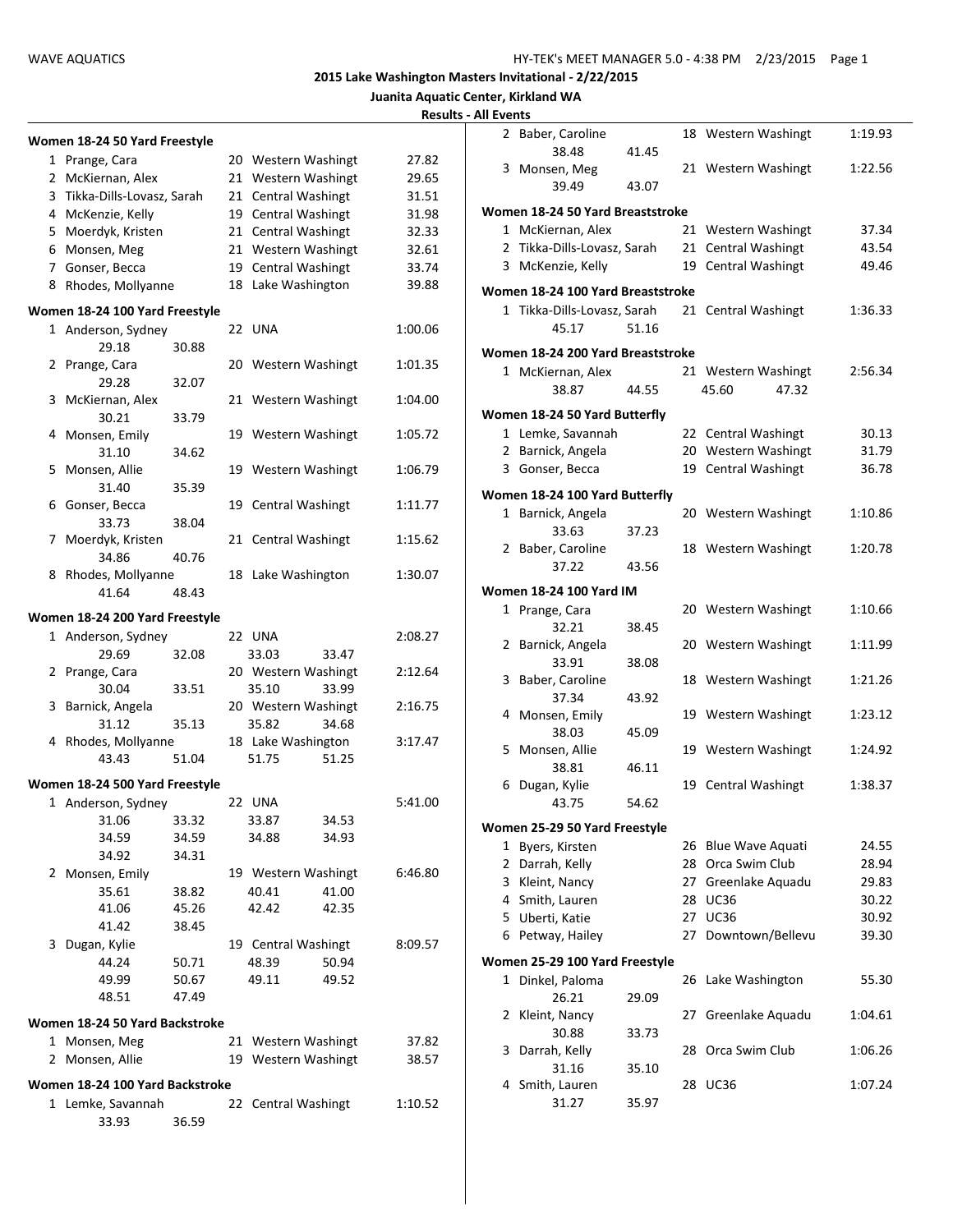| Juanita Aquatic Center, Kirkland WA |  |  |  |
|-------------------------------------|--|--|--|
|-------------------------------------|--|--|--|

**Results - All Events**

|              | Women 25-29 500 Yard Freestyle    |       |    |                     |         |
|--------------|-----------------------------------|-------|----|---------------------|---------|
|              | 1 Kleint, Nancy                   |       |    | 27 Greenlake Aquadu | 6:06.43 |
|              | 32.63                             | 35.67 |    | 37.09<br>36.69      |         |
|              | 37.55                             | 37.37 |    | 37.78<br>37.82      |         |
|              | 37.69                             |       |    |                     |         |
|              |                                   | 36.14 |    |                     |         |
|              | Women 25-29 50 Yard Backstroke    |       |    |                     |         |
|              | 1 Helgason, Chelsea               |       |    | 28 Lake Washington  | 30.05   |
|              | 2 Gilmore, Anna                   |       |    | 28 Downtown/Bellevu | 32.29   |
|              | 3 Darrah, Kelly                   |       |    | 28 Orca Swim Club   | 35.61   |
|              | Women 25-29 100 Yard Backstroke   |       |    |                     |         |
|              |                                   |       |    |                     |         |
|              | 1 Helgason, Chelsea               |       |    | 28 Lake Washington  | 1:05.18 |
|              | 31.70                             | 33.48 |    |                     |         |
|              | 2 Kassabaum, Victoria             |       |    | 25 Husky Masters    | 1:09.00 |
|              | 33.48                             | 35.52 |    |                     |         |
|              | Women 25-29 200 Yard Backstroke   |       |    |                     |         |
|              | 1 Kassabaum, Victoria             |       |    | 25 Husky Masters    | 2:27.28 |
|              | 34.47                             | 36.46 |    | 38.06<br>38.29      |         |
|              | Women 25-29 50 Yard Breaststroke  |       |    |                     |         |
|              |                                   |       |    |                     |         |
|              | 1 Helgason, Chelsea               |       |    | 28 Lake Washington  | 33.08   |
|              | 2 Trevino, Danielle               |       |    | 27 UC36             | 34.63   |
|              | 3 Braggin, Jacquelyn              |       |    | 28 Husky Masters    | 38.45   |
|              | Women 25-29 100 Yard Breaststroke |       |    |                     |         |
|              | 1 Dinkel, Paloma                  |       | 26 | Lake Washington     | 1:10.22 |
|              | 32.48                             | 37.74 |    |                     |         |
|              | Women 25-29 50 Yard Butterfly     |       |    |                     |         |
|              |                                   |       |    |                     |         |
|              | 1 Trevino, Danielle               |       |    | 27 UC36             | 28.92   |
|              | 2 Gilmore, Anna                   |       |    | 28 Downtown/Bellevu | 30.24   |
|              | 3 Smith, Lauren                   |       |    | 28 UC36             | 31.56   |
|              | 4 Darrah, Kelly                   |       |    | 28 Orca Swim Club   | 32.13   |
|              | 5 Uberti, Katie                   |       |    | 27 UC36             | 35.78   |
|              | Women 25-29 100 Yard Butterfly    |       |    |                     |         |
|              | 1 Byers, Kirsten                  |       | 26 | Blue Wave Aquati    | 59.96   |
|              | 27.47                             | 32.49 |    |                     |         |
|              | 2 Gilmore, Anna                   |       |    | 28 Downtown/Bellevu | 1:08.89 |
|              | 32.35                             | 36.54 |    |                     |         |
| 3            | Kassabaum, Victoria               |       |    | 25 Husky Masters    | 1:09.10 |
|              | 32.71                             | 36.39 |    |                     |         |
|              |                                   |       |    |                     |         |
|              | <b>Women 25-29 100 Yard IM</b>    |       |    |                     |         |
|              | 1 Helgason, Chelsea               |       | 28 | Lake Washington     | 1:04.79 |
|              | 29.63                             | 35.16 |    |                     |         |
| $\mathbf{2}$ | Dinkel, Paloma                    |       |    | 26 Lake Washington  | 1:06.56 |
|              | 30.53                             | 36.03 |    |                     |         |
|              | 3 Uberti, Katie                   |       |    | 27 UC36             | 1:17.38 |
|              | 37.90                             | 39.48 |    |                     |         |
|              | <b>Women 25-29 200 Yard IM</b>    |       |    |                     |         |
|              | 1 Trevino, Danielle               |       |    | 27 UC36             | 2:24.99 |
|              | 29.32                             | 36.56 |    | 42.65<br>36.46      |         |
|              | 2 Braggin, Jacquelyn              |       |    | 28 Husky Masters    | 2:37.59 |
|              | 35.08                             | 43.91 |    | 43.95<br>34.65      |         |
|              |                                   |       |    |                     |         |

| <b>Women 25-29 400 Yard IM</b>    |             |                     |       |         |
|-----------------------------------|-------------|---------------------|-------|---------|
| 1 Braggin, Jacquelyn              |             | 28 Husky Masters    |       | 5:24.84 |
| 35.35                             | 40.57       | 45.47               | 43.93 |         |
| 43.67                             | 45.30       | 36.36               | 34.19 |         |
| Women 30-34 50 Yard Freestyle     |             |                     |       |         |
| 1 Klovdahl, Jenny                 |             | 30 SAM              |       | 25.97   |
| 2 Stribling Geldien, Gail         |             | 34 Blue Wave Aquati |       | 33.88   |
| Women 30-34 50 Yard Backstroke    |             |                     |       |         |
| 1 Stribling Geldien, Gail         |             | 34 Blue Wave Aquati |       | 40.49   |
|                                   |             |                     |       |         |
| Women 30-34 100 Yard Backstroke   |             |                     |       |         |
| 1 Klovdahl, Jenny                 |             | 30 SAM              |       | 1:07.97 |
| 32.62                             | 35.35       |                     |       |         |
| Women 30-34 200 Yard Backstroke   |             |                     |       |         |
| 1 Klovdahl, Jenny                 |             | 30 SAM              |       | 2:32.16 |
| 35.02                             | 39.09       | 39.66               | 38.39 |         |
| 2 Stribling Geldien, Gail         |             | 34 Blue Wave Aquati |       | 2:58.67 |
| 41.05                             | 44.58 46.96 |                     | 46.08 |         |
| Women 30-34 50 Yard Breaststroke  |             |                     |       |         |
| 1 Ferries, Jenny                  |             | 33 Orca Swim Club   |       | 35.16   |
|                                   |             |                     |       |         |
| Women 30-34 100 Yard Breaststroke |             |                     |       |         |
| 1 Klovdahl, Jenny                 |             | 30 SAM              |       | 1:16.50 |
| 37.26                             | 39.24       |                     |       |         |
| <b>Women 30-34 100 Yard IM</b>    |             |                     |       |         |
| 1 Klovdahl, Jenny                 |             | 30 SAM              |       | 1:05.68 |
| 30.35                             | 35.33       |                     |       |         |
| <b>Women 30-34 200 Yard IM</b>    |             |                     |       |         |
| 1 Stribling Geldien, Gail         |             | 34 Blue Wave Aquati |       | 3:15.59 |
| 46.92                             | 49.63       | 55.57               | 43.47 |         |
|                                   |             |                     |       |         |
| Women 35-39 50 Yard Freestyle     |             |                     |       |         |
| 1 Baker, Laurel                   |             | 36 MIBC             |       | 32.06   |
| Women 35-39 100 Yard Freestyle    |             |                     |       |         |
| 1 McHenry, Valerie                |             | 35 Lake Washington  |       | 1:02.08 |
| 29.39                             | 32.69       |                     |       |         |
| 2 Baker, Laurel                   |             | 36 MIBC             |       | 1:14.84 |
| 34.64                             | 40.20       |                     |       |         |
| Women 35-39 100 Yard Backstroke   |             |                     |       |         |
| 1 McHenry, Valerie                |             | 35 Lake Washington  |       | 1:11.28 |
| 34.86                             | 36.42       |                     |       |         |
| 2 Brumley, Sadie                  |             | 38 Monroe YMCA Mast |       | 1:31.50 |
| 45.15                             | 46.35       |                     |       |         |
| Women 35-39 200 Yard Backstroke   |             |                     |       |         |
| 1 McHenry, Valerie                |             | 35 Lake Washington  |       | 2:36.70 |
| 36.95                             | 39.01       | 40.83               | 39.91 |         |
| --- Brumley, Sadie                |             | 38 Monroe YMCA Mast |       | DQ      |
| 46.23                             | 48.87       | 50.79               | 49.88 |         |
|                                   |             |                     |       |         |
| Women 35-39 200 Yard Breaststroke |             |                     |       |         |
| 1 Brumley, Sadie                  |             | 38 Monroe YMCA Mast |       | 3:26.04 |
| 47.47                             | 51.76       | 53.58               | 53.23 |         |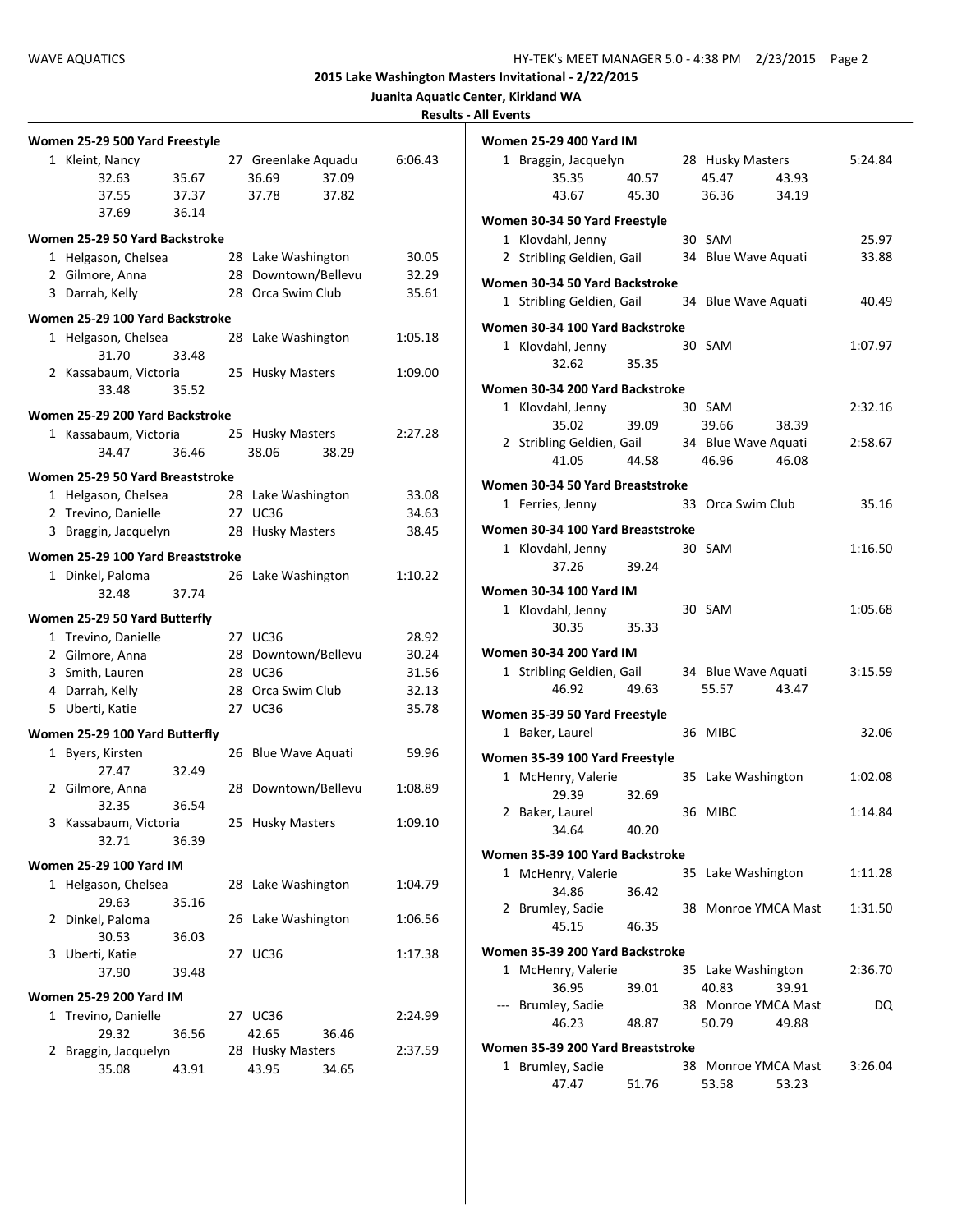|                                   |       |                     |         | <b>Results - All Events</b> |
|-----------------------------------|-------|---------------------|---------|-----------------------------|
| <b>Women 35-39 100 Yard IM</b>    |       |                     |         | 3 Smith                     |
| 1 McHenry, Valerie                |       | 35 Lake Washington  | 1:16.59 |                             |
| 34.63                             | 41.96 |                     |         | Women 40-                   |
| 2 Baker, Laurel                   |       | 36 MIBC             | 1:25.82 | 1 Dohe                      |
| 39.58                             | 46.24 |                     |         | 2 Moor                      |
| <b>Women 35-39 400 Yard IM</b>    |       |                     |         | 3 Seger                     |
| 1 Philipps, Colleen               |       | 38 UNA              | 5:08.59 | 4 Woar                      |
| 33.21                             | 37.92 | 39.47<br>38.12      |         | Women 40-                   |
| 46.29                             | 47.50 | 33.00<br>33.08      |         | 1 Dohe                      |
| Women 40-44 50 Yard Freestyle     |       |                     |         |                             |
| 1 Moorhead, Amy                   |       | 43 Lake Washington  | 25.70   | 2 Clark                     |
| 2 Smith, Jennifer                 |       | 43 MIBC             | 31.29   |                             |
| 3 Cortani, Andrea                 |       | 43 Sequim Aquatic R | 31.84   | Women 40-                   |
| Women 40-44 100 Yard Freestyle    |       |                     |         | 1 Woar                      |
| 1 Moorhead, Amy                   |       | 43 Lake Washington  | 58.22   |                             |
| 27.69                             | 30.53 |                     |         | 2 Corta                     |
| 2 Doherty, Lianna                 |       | 40 Lake Washington  | 59.38   |                             |
| 28.48                             | 30.90 |                     |         | 3 Clark                     |
| 3 Woare, Elisabeth                |       | 42 Queen Anne Swim  | 1:05.73 |                             |
| 31.43                             | 34.30 |                     |         | Women 40-                   |
| 4 Buffington, Jenna               |       | 44 Vashon Island Ro | 1:08.81 | 1 Seger                     |
| 32.94                             | 35.87 |                     |         |                             |
| 5 Cortani, Andrea                 |       | 43 Sequim Aquatic R | 1:09.74 | 2 Clark                     |
| 33.32                             | 36.42 |                     |         |                             |
| 6 Clarke, Heather                 |       | 43 Lake Washington  | 1:13.70 | Women 40-                   |
| 35.67                             | 38.03 |                     |         | 1 Dohe                      |
| Women 40-44 200 Yard Freestyle    |       |                     |         |                             |
| 1 Cortani, Andrea                 |       | 43 Sequim Aquatic R | 2:30.32 |                             |
| 34.35                             | 37.72 | 39.34<br>38.91      |         | 2 Seger                     |
| Women 40-44 500 Yard Freestyle    |       |                     |         |                             |
| 1 Smith, Jennifer                 |       | 43 MIBC             | 7:23.41 |                             |
| 37.11                             | 41.91 | 44.17<br>45.36      |         | Women 45-                   |
| 45.75                             | 45.80 | 47.04<br>46.58      |         | 1 Johar                     |
| 46.41                             | 43.28 |                     |         | 2 Beirn                     |
|                                   |       |                     |         | 3<br>Shuga                  |
| Women 40-44 50 Yard Backstroke    |       |                     |         |                             |
| 1 Woare, Elisabeth                |       | 42 Queen Anne Swim  | 35.73   | Women 45-                   |
| Women 40-44 100 Yard Backstroke   |       |                     |         | 1 Johar                     |
| 1 Segerson, Karen                 |       | 40 Bainbridge Aquat | 1:19.42 | 2 Shuga                     |
| 38.70                             | 40.72 |                     |         |                             |
| Women 40-44 200 Yard Backstroke   |       |                     |         |                             |
| 1 Segerson, Karen                 |       | 40 Bainbridge Aquat | 2:54.98 | Women 45-                   |
| 41.31                             | 44.45 | 44.29<br>44.93      |         | 1 Polid                     |
| Women 40-44 50 Yard Breaststroke  |       |                     |         |                             |
| 1 Graham, Danielle                |       | 42 Lake Washington  | 39.83   | Women 45-                   |
| 2 Smith, Jennifer                 |       | 43 MIBC             | 44.14   | 1 Shuga                     |
|                                   |       |                     |         | Women 45-                   |
| Women 40-44 100 Yard Breaststroke |       |                     |         | 1 Arms                      |
| 1 Buffington, Jenna               |       | 44 Vashon Island Ro | 1:26.40 |                             |
| 40.83                             | 45.57 |                     |         | Women 45-                   |
| 2 Clarke, Heather                 |       | 43 Lake Washington  | 1:35.72 | 1 Johar                     |
| 46.09                             | 49.63 |                     |         |                             |

| נו בעכוונא |                                                     |       |    |                     |         |  |  |  |  |
|------------|-----------------------------------------------------|-------|----|---------------------|---------|--|--|--|--|
|            | 3 Smith, Jennifer                                   |       |    | 43 MIBC             | 1:38.33 |  |  |  |  |
|            | 45.97                                               | 52.36 |    |                     |         |  |  |  |  |
|            |                                                     |       |    |                     |         |  |  |  |  |
|            | Women 40-44 50 Yard Butterfly<br>40 Lake Washington |       |    |                     |         |  |  |  |  |
|            | 1 Doherty, Lianna                                   |       |    |                     | 29.73   |  |  |  |  |
|            | 2 Moorhead, Amy                                     |       |    | 43 Lake Washington  | 30.05   |  |  |  |  |
| 3          | Segerson, Karen                                     |       |    | 40 Bainbridge Aquat | 32.61   |  |  |  |  |
|            | 4 Woare, Elisabeth                                  |       | 42 | Queen Anne Swim     | 32.62   |  |  |  |  |
|            | Women 40-44 100 Yard Butterfly                      |       |    |                     |         |  |  |  |  |
|            | 1 Doherty, Lianna                                   |       | 40 | Lake Washington     | 1:07.11 |  |  |  |  |
|            | 31.01                                               | 36.10 |    |                     |         |  |  |  |  |
|            | 2 Clarke, Heather                                   |       |    | 43 Lake Washington  | 1:30.68 |  |  |  |  |
|            | 41.75                                               | 48.93 |    |                     |         |  |  |  |  |
|            | Women 40-44 100 Yard IM                             |       |    |                     |         |  |  |  |  |
|            |                                                     |       | 42 |                     |         |  |  |  |  |
|            | 1 Woare, Elisabeth                                  |       |    | Queen Anne Swim     | 1:15.44 |  |  |  |  |
|            | 35.06<br>2 Cortani, Andrea                          | 40.38 | 43 |                     | 1:25.72 |  |  |  |  |
|            | 41.40                                               |       |    | Sequim Aquatic R    |         |  |  |  |  |
| 3          |                                                     | 44.32 | 43 | Lake Washington     | 1:26.98 |  |  |  |  |
|            | Clarke, Heather<br>39.58                            | 47.40 |    |                     |         |  |  |  |  |
|            |                                                     |       |    |                     |         |  |  |  |  |
|            | Women 40-44 200 Yard IM                             |       |    |                     |         |  |  |  |  |
| 1          | Segerson, Karen                                     |       |    | 40 Bainbridge Aquat | 2:46.26 |  |  |  |  |
|            | 36.51                                               | 43.22 |    | 48.26<br>38.27      |         |  |  |  |  |
|            | 2 Clarke, Heather                                   |       |    | 43 Lake Washington  | 3:09.85 |  |  |  |  |
|            | 41.37                                               | 51.57 |    | 54.09<br>42.82      |         |  |  |  |  |
|            | Women 40-44 400 Yard IM                             |       |    |                     |         |  |  |  |  |
|            | 1 Doherty, Lianna                                   |       |    | 40 Lake Washington  | 5:11.45 |  |  |  |  |
|            | 31.12                                               | 37.06 |    | 43.29<br>40.91      |         |  |  |  |  |
|            | 45.10                                               | 44.89 |    | 35.09<br>33.99      |         |  |  |  |  |
|            | 2 Segerson, Karen                                   |       |    | 40 Bainbridge Aquat | 5:50.89 |  |  |  |  |
|            | 36.73                                               | 44.42 |    | 44.84<br>45.56      |         |  |  |  |  |
|            | 48.96                                               | 50.22 |    | 41.57<br>38.59      |         |  |  |  |  |
|            |                                                     |       |    |                     |         |  |  |  |  |
|            | Women 45-49 50 Yard Freestyle                       |       |    |                     |         |  |  |  |  |
|            | 1 Johansson, Hanna                                  |       |    | 48 Downtown/Bellevu | 28.75   |  |  |  |  |
| 2          | Beirne, Katherine                                   |       | 45 | Sequim Aquatic R    | 30.37   |  |  |  |  |
| 3          | Shugart, Theresa                                    |       | 47 | Sequim Aquatic R    | 31.99   |  |  |  |  |
|            | Women 45-49 100 Yard Freestyle                      |       |    |                     |         |  |  |  |  |
|            | 1 Johansson, Hanna                                  |       |    | 48 Downtown/Bellevu | 1:02.67 |  |  |  |  |
|            | 29.86                                               | 32.81 |    |                     |         |  |  |  |  |
|            | 2 Shugart, Theresa                                  |       |    | 47 Sequim Aquatic R | 1:13.67 |  |  |  |  |
|            | 34.71                                               | 38.96 |    |                     |         |  |  |  |  |
|            |                                                     |       |    |                     |         |  |  |  |  |
|            | Women 45-49 200 Yard Freestyle                      |       |    |                     |         |  |  |  |  |
|            | 1 Polidori, Wendy                                   |       |    | 45 Mukilteo YMCA    | 2:31.83 |  |  |  |  |
|            | 37.18                                               | 38.84 |    | 38.27<br>37.54      |         |  |  |  |  |
|            | Women 45-49 50 Yard Backstroke                      |       |    |                     |         |  |  |  |  |
|            | 1 Shugart, Theresa                                  |       |    | 47 Sequim Aquatic R | 37.79   |  |  |  |  |
|            |                                                     |       |    |                     |         |  |  |  |  |
|            | Women 45-49 50 Yard Breaststroke                    |       |    |                     |         |  |  |  |  |
|            | 1 Armstrong, Mary                                   |       | 47 | SAM                 | 33.54   |  |  |  |  |
|            | Women 45-49 100 Yard Breaststroke                   |       |    |                     |         |  |  |  |  |
|            | 1 Johansson, Hanna                                  |       |    | 48 Downtown/Bellevu | 1:23.57 |  |  |  |  |
|            | 39.31                                               | 44.26 |    |                     |         |  |  |  |  |
|            |                                                     |       |    |                     |         |  |  |  |  |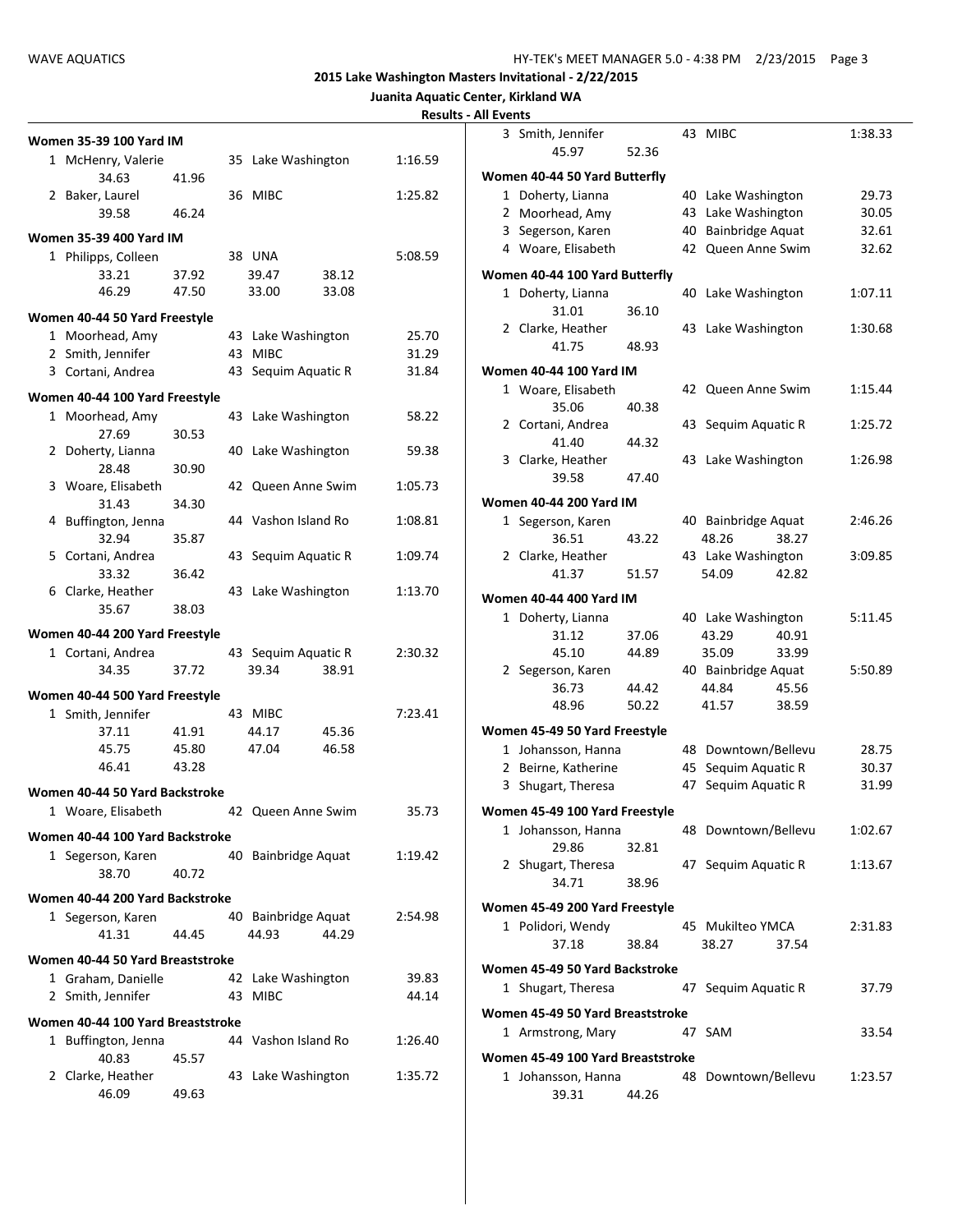|  | Juanita Aquatic Center, Kirkland WA |
|--|-------------------------------------|
|  |                                     |

| <b>Results - All Events</b> |  |
|-----------------------------|--|
|-----------------------------|--|

|   | (Women 45-49 100 Yard Breaststroke) |         |    |                     |         |  |  |  |
|---|-------------------------------------|---------|----|---------------------|---------|--|--|--|
|   | 2 Beirne, Katherine                 |         |    | 45 Sequim Aquatic R | 1:23.91 |  |  |  |
|   | 40.10                               | 43.81   |    |                     |         |  |  |  |
|   | Women 45-49 50 Yard Butterfly       |         |    |                     |         |  |  |  |
|   | 1 Armstrong, Mary                   |         |    | 47 SAM              | 30.47   |  |  |  |
|   | 2 Polidori, Wendy                   |         |    | 45 Mukilteo YMCA    | 32.48   |  |  |  |
|   |                                     |         |    |                     |         |  |  |  |
|   | Women 45-49 100 Yard Butterfly      |         |    |                     |         |  |  |  |
|   | 1 Armstrong, Mary<br>32.73          |         | 47 | SAM                 | 1:08.30 |  |  |  |
|   |                                     | 35.57   | 45 | Mukilteo YMCA       |         |  |  |  |
|   | 2 Polidori, Wendy<br>34.93          | 40.70   |    |                     | 1:15.63 |  |  |  |
|   |                                     |         |    |                     |         |  |  |  |
|   | <b>Women 45-49 100 Yard IM</b>      |         |    |                     |         |  |  |  |
|   | 1 Johansson, Hanna                  |         |    | 48 Downtown/Bellevu | 1:14.96 |  |  |  |
|   | 35.22                               | 39.74   |    |                     |         |  |  |  |
|   | 2 Beirne, Katherine                 |         | 45 | Sequim Aquatic R    | 1:19.81 |  |  |  |
|   | 38.99                               | 40.82   |    |                     |         |  |  |  |
|   | 3 Shugart, Theresa                  |         | 47 | Sequim Aquatic R    | 1:22.60 |  |  |  |
|   | 38.74                               | 43.86   |    |                     |         |  |  |  |
|   | Women 50-54 50 Yard Freestyle       |         |    |                     |         |  |  |  |
|   | 1 Fly, Annette                      |         |    | 51 South Whidbey Is | 31.11   |  |  |  |
|   | 2 Enright, Jill                     |         |    | 51 Lake Washington  | 31.31   |  |  |  |
|   | 3 McFarland, Cestjon                |         |    | 54 Bainbridge Aquat | 32.97   |  |  |  |
|   | Women 50-54 100 Yard Freestyle      |         |    |                     |         |  |  |  |
|   | 1 Crouch, Kim                       |         | 53 | Lake Washington     | 58.17   |  |  |  |
|   | 27.61                               | 30.56   |    |                     |         |  |  |  |
|   | 2 Enright, Jill                     |         |    | 51 Lake Washington  | 1:07.96 |  |  |  |
|   | 32.26                               | 35.70   |    |                     |         |  |  |  |
|   | 3 McFarland, Cestjon                |         |    | 54 Bainbridge Aquat | 1:18.77 |  |  |  |
|   | 37.32                               | 41.45   |    |                     |         |  |  |  |
|   |                                     |         |    |                     |         |  |  |  |
|   | Women 50-54 50 Yard Backstroke      |         |    |                     |         |  |  |  |
|   | 1 Olsen, Kris                       |         |    | 50 Lake Washington  | 36.52   |  |  |  |
|   | 2 McFarland, Cestjon                |         |    | 54 Bainbridge Aquat | 42.27   |  |  |  |
|   | Women 50-54 200 Yard Backstroke     |         |    |                     |         |  |  |  |
|   | 1 Fly, Annette                      |         | 51 | South Whidbey Is    | 3:13.72 |  |  |  |
|   | 46.19                               | 2:27.26 |    | 0.27                |         |  |  |  |
|   | Women 50-54 50 Yard Breaststroke    |         |    |                     |         |  |  |  |
| 1 | Crouch, Kim                         |         |    | 53 Lake Washington  | 33.69   |  |  |  |
|   | 2 Voss, Julie                       |         |    | 51 Lake Washington  | 35.71   |  |  |  |
|   | 3 Olsen, Kris                       |         |    | 50 Lake Washington  | 37.82   |  |  |  |
|   | 4 Hoffman, Wendy                    |         | 52 | Mercer Island Co    | 46.92   |  |  |  |
|   |                                     |         |    |                     |         |  |  |  |
|   | Women 50-54 100 Yard Breaststroke   |         |    |                     |         |  |  |  |
|   | 1 Crouch, Kim                       |         | 53 | Lake Washington     | 1:14.05 |  |  |  |
|   | 34.76                               | 39.29   |    |                     |         |  |  |  |
|   | 2 Dumouchel, Denise                 |         | 52 | Bainbridge Aquat    | 1:40.56 |  |  |  |
|   | 48.81                               | 51.75   |    |                     |         |  |  |  |
|   | Women 50-54 200 Yard Breaststroke   |         |    |                     |         |  |  |  |
|   | 1 Crouch, Kim                       |         |    | 53 Lake Washington  | 2:42.93 |  |  |  |
|   | 37.23                               | 41.12   |    | 42.83               | 41.75   |  |  |  |
|   | Fly, Annette                        |         |    | 51 South Whidbey Is | DQ      |  |  |  |
|   | 45.59                               | 49.92   |    | 51.79               | 52.18   |  |  |  |

|   | Women 50-54 50 Yard Butterfly  |       |    |                     |       |         |
|---|--------------------------------|-------|----|---------------------|-------|---------|
|   | 1 Olsen, Kris                  |       |    | 50 Lake Washington  |       | 32.79   |
|   | 2 McFarland, Cestjon           |       | 54 | Bainbridge Aquat    |       | 41.97   |
|   | Women 50-54 100 Yard Butterfly |       |    |                     |       |         |
|   | 1 Dumouchel, Denise            |       | 52 | Bainbridge Aquat    |       | 1:47.09 |
|   | 48.49                          | 58.60 |    |                     |       |         |
|   | Women 50-54 200 Yard Butterfly |       |    |                     |       |         |
|   | 1 Fly, Annette                 |       |    | 51 South Whidbey Is |       | 3:22.01 |
|   | 42.11                          | 50.34 |    | 54.86               | 54.70 |         |
|   | Women 50-54 100 Yard IM        |       |    |                     |       |         |
|   | 1 Crouch, Kim                  |       | 53 | Lake Washington     |       | 1:06.92 |
|   | 32.22                          | 34.70 |    |                     |       |         |
|   | 2 Voss, Julie                  |       | 51 | Lake Washington     |       | 1:15.04 |
|   | 36.48                          | 38.56 |    |                     |       |         |
| 3 | Olsen, Kris                    |       | 50 | Lake Washington     |       | 1:17.64 |
|   | 34.48                          | 43.16 |    |                     |       |         |
| 4 | Enright, Jill                  |       | 51 | Lake Washington     |       | 1:22.15 |
|   | 39.16                          | 42.99 |    |                     |       |         |
| 5 | Dumouchel, Denise              |       | 52 | Bainbridge Aquat    |       | 1:35.22 |
|   | 45.73                          | 49.49 |    |                     |       |         |
|   | 6 McFarland, Cestjon           |       |    | 54 Bainbridge Aquat |       | 1:40.50 |
|   | 43.76                          | 56.74 |    |                     |       |         |
|   | Women 50-54 200 Yard IM        |       |    |                     |       |         |
|   | 1 Voss, Julie                  |       |    | 51 Lake Washington  |       | 2:46.28 |
|   | 36.39                          | 45.40 |    | 45.91               | 38.58 |         |
|   | 2 Hoffman, Wendy               |       |    | 52 Mercer Island Co |       | 3:09.25 |
|   | 42.81                          | 49.13 |    | 53.76               | 43.55 |         |
|   | Women 50-54 400 Yard IM        |       |    |                     |       |         |
|   | 1 Fly, Annette                 |       |    | 51 South Whidbey Is |       | 6:28.75 |
|   | 41.82                          | 51.38 |    | 1:36.43             | 55.73 |         |
|   | 56.05                          | 44.51 |    | 42.67               | 0.16  |         |
|   | 2 Hoffman, Wendy               |       |    | 52 Mercer Island Co |       | 6:35.97 |
|   | 42.70                          | 52.16 |    | 49.79               | 52.86 |         |
|   | 54.36                          | 56.04 |    | 43.38               | 44.68 |         |
|   | Women 55-59 50 Yard Freestyle  |       |    |                     |       |         |
|   | 1 Moore, Sheila                |       | 55 | Lake Washington     |       | 33.09   |
| 2 | Owdziej, Barbara               |       |    | 55 Vashon Island Ro |       | 33.21   |
| 3 | Underbrink, Mary               |       | 55 | Lake Washington     |       | 35.83   |
|   | Seaborg, Paige<br>4            |       | 59 | Mukilteo YMCA       |       | 37.72   |
|   | Women 55-59 100 Yard Freestyle |       |    |                     |       |         |
|   | 1 Owdziej, Barbara             |       | 55 | Vashon Island Ro    |       | 1:14.76 |
|   | 34.64                          | 40.12 |    |                     |       |         |
| 2 | Underbrink, Mary               |       | 55 | Lake Washington     |       | 1:19.62 |
|   | 37.86                          | 41.76 |    |                     |       |         |
|   | 3<br>Seaborg, Paige            |       | 59 | Mukilteo YMCA       |       | 1:30.67 |
|   | 40.01                          | 50.66 |    |                     |       |         |
|   | Women 55-59 200 Yard Freestyle |       |    |                     |       |         |
|   | Seaborg, Paige<br>1            |       |    | 59 Mukilteo YMCA    |       | 3:10.98 |
|   | 39.15                          | 48.19 |    | 53.30               | 50.34 |         |
|   |                                |       |    |                     |       |         |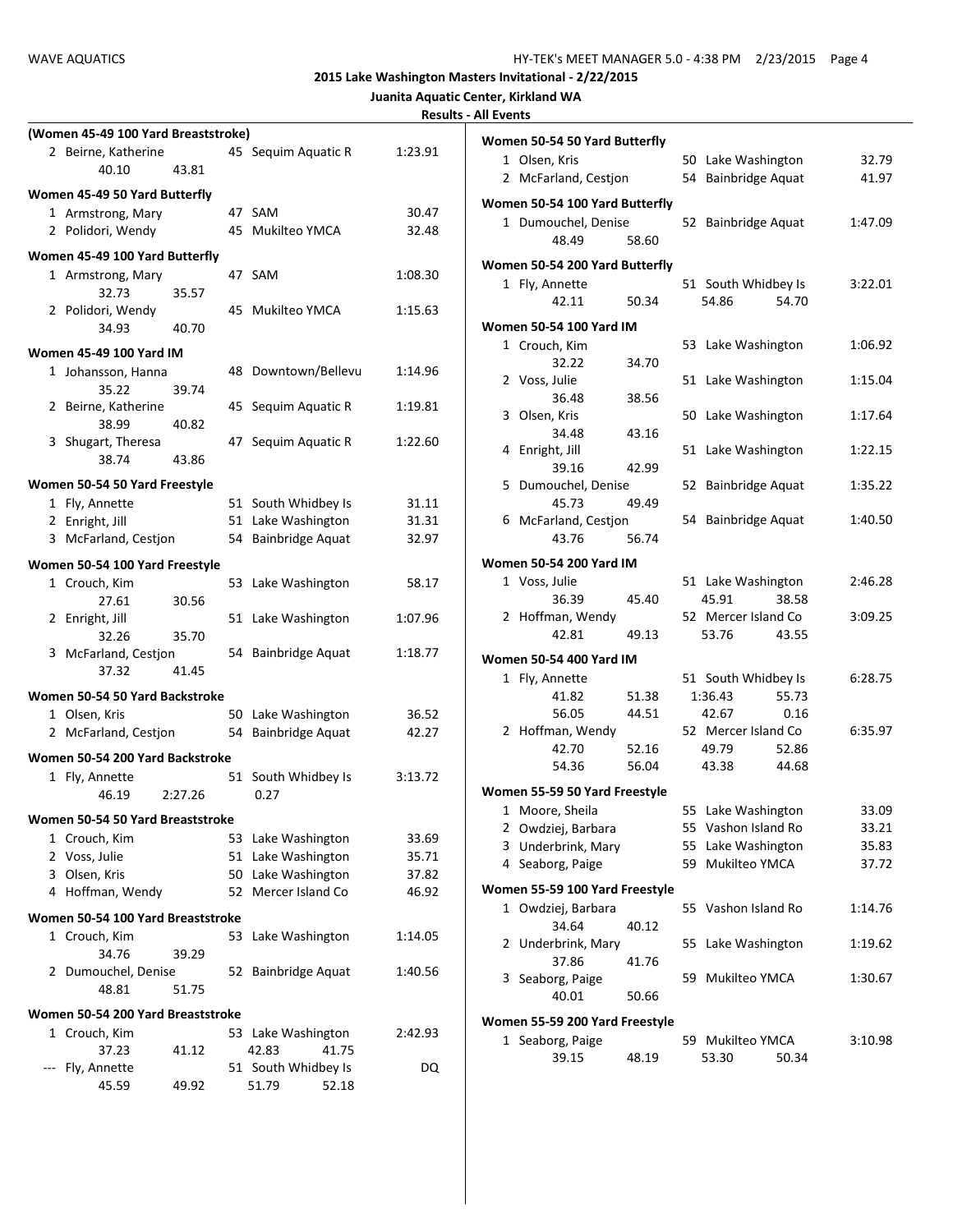| <b>Results - All Events</b> |
|-----------------------------|
|-----------------------------|

| Women 55-59 500 Yard Freestyle    |         |    |                         |         |         |
|-----------------------------------|---------|----|-------------------------|---------|---------|
| 1 Owdziej, Barbara                |         |    | 55 Vashon Island Ro     |         | 7:33.94 |
| 38.98                             | 43.50   |    | 45.49                   | 46.76   |         |
| 46.55                             | 47.36   |    | 47.55                   | 47.16   |         |
| 46.04                             | 44.55   |    |                         |         |         |
| 2 Seaborg, Paige                  |         |    | 59 Mukilteo YMCA        |         | 8:35.74 |
| 40.40                             | 48.46   |    | 53.64                   | 53.59   |         |
| 54.42                             | 52.65   |    | 54.54                   | 54.23   |         |
| 53.56                             | 50.25   |    |                         |         |         |
| Women 55-59 200 Yard Breaststroke |         |    |                         |         |         |
| 1 Chapman, Linda                  |         |    | 58 Lake Washington      |         | 3:07.53 |
| 41.61                             | 47.10   |    | 49.27                   | 49.55   |         |
| <b>Women 55-59 100 Yard IM</b>    |         |    |                         |         |         |
| --- Underbrink, Mary              |         |    | 55 Lake Washington      |         | DQ      |
| 48.60                             | 50.07   |    |                         |         |         |
|                                   |         |    |                         |         |         |
| Women 60-64 100 Yard Freestyle    |         |    |                         |         |         |
| 1 Summers, Jeanna                 |         |    | 61 Oregon Masters       |         | 1:13.51 |
| 35.14                             | 38.37   |    |                         |         |         |
| 2 Hubbard, Suzanne                |         |    | 63 Vashon Island Ro     |         | 1:14.97 |
| 35.02                             | 39.95   |    |                         |         |         |
| 8 Goldberg, Jennie                |         |    | 61 Central Area Aqu     |         | 1:51.11 |
| Women 60-64 200 Yard Freestyle    |         |    |                         |         |         |
| 1 Kassen, Elizabeth               |         |    | 62 South Sound Mast     |         | 2:38.65 |
| 36.43                             | 40.20   |    | 41.37                   | 40.65   |         |
| 2 McDaniel, Kathy                 |         |    | 62 SAM                  |         | 2:57.98 |
| 39.93                             | 45.29   |    | 47.20                   | 45.56   |         |
| 3 Goldberg, Jennie                |         |    | 61 Central Area Aqu     |         | 4:00.51 |
|                                   |         |    |                         |         |         |
| Women 60-64 100 Yard Backstroke   |         |    |                         |         |         |
| 1 Goldberg, Jennie                |         |    | 61 Central Area Aqu     |         | 2:19.77 |
| 1:09.73                           | 1:10.04 |    |                         |         |         |
| --- Hubbard, Suzanne              |         |    | 63 Vashon Island Ro     |         | DQ      |
| 42.35                             | 46.42   |    |                         |         |         |
| --- Adkins-Narte, Heather         |         |    | 60 Bainbridge Aquat     |         | DQ      |
| 1:07.57                           | 1:08.19 |    |                         |         |         |
| Women 60-64 200 Yard Backstroke   |         |    |                         |         |         |
| --- Adkins-Narte, Heather         |         | 60 | Bainbridge Aquat        |         | DQ      |
| 1:03.75                           | 2:12.56 |    | 1:04.80                 |         |         |
|                                   |         |    |                         |         |         |
| Women 60-64 50 Yard Breaststroke  |         |    |                         |         |         |
| 1 Kassen, Elizabeth               |         |    | 62 South Sound Mast     |         | 42.19   |
| 2 McDaniel, Kathy                 |         |    | 62 SAM                  |         | 52.77   |
| Women 60-64 100 Yard Breaststroke |         |    |                         |         |         |
| 1 Adkins-Narte, Heather           |         | 60 | <b>Bainbridge Aquat</b> |         | 2:02.66 |
| 58.00                             | 1:04.66 |    |                         |         |         |
| 2 Goldberg, Jennie                |         |    | 61 Central Area Aqu     |         | 2:21.31 |
| 1:10.23                           | 1:11.08 |    |                         |         |         |
|                                   |         |    |                         |         |         |
| Women 60-64 200 Yard Breaststroke |         |    |                         |         |         |
| 1 Adkins-Narte, Heather           |         |    | 60 Bainbridge Aquat     |         | 4:21.09 |
| 58.91                             | 1:05.43 |    | 2:16.75                 |         |         |
| 2 Goldberg, Jennie                |         |    | 61 Central Area Aqu     |         | 5:07.70 |
| 1:16.17                           | 1:18.50 |    | 1:18.63                 | 1:14.40 |         |
|                                   |         |    |                         |         |         |

|   | Women 60-64 50 Yard Butterfly     |         |    |                       |       |         |
|---|-----------------------------------|---------|----|-----------------------|-------|---------|
|   | 1 Hubbard, Suzanne                |         |    | 63 Vashon Island Ro   |       | 42.47   |
|   | Women 60-64 100 Yard IM           |         |    |                       |       |         |
|   | 1 Adkins-Narte, Heather           |         |    | 60 Bainbridge Aquat   |       | 2:06.18 |
|   | 1:02.79                           | 1:03.39 |    |                       |       |         |
|   | Women 60-64 200 Yard IM           |         |    |                       |       |         |
|   | 1 Kassen, Elizabeth               |         |    | 62 South Sound Mast   |       | 3:03.53 |
|   | 40.23                             | 48.92   |    | 53.88                 | 40.50 |         |
|   | 2 McDaniel, Kathy                 |         |    | 62 SAM                |       | 3:31.68 |
|   | 50.00                             | 52.49   |    | 1:01.63               | 47.56 |         |
|   | Women 60-64 400 Yard IM           |         |    |                       |       |         |
|   | 1 Summers, Jeanna                 |         |    | 61 Oregon Masters     |       | 6:39.23 |
|   | 48.77                             | 53.75   |    | 47.70                 | 47.75 |         |
|   | 58.15                             | 59.53   |    | 42.10                 | 41.48 |         |
|   |                                   |         |    |                       |       |         |
|   | Women 65-69 50 Yard Freestyle     |         |    |                       |       |         |
|   | 1 Gettling, Janet                 |         |    | 66 Oregon Masters     |       | 31.93   |
|   | Women 65-69 50 Yard Breaststroke  |         |    |                       |       |         |
|   | 1 Gettling, Janet                 |         | 66 | <b>Oregon Masters</b> |       | 39.86   |
|   | Women 65-69 100 Yard Breaststroke |         |    |                       |       |         |
|   | 1 Gettling, Janet                 |         | 66 | Oregon Masters        |       | 1:29.88 |
|   | 43.35                             | 46.53   |    |                       |       |         |
|   |                                   |         |    |                       |       |         |
|   | Women 65-69 100 Yard IM           |         |    |                       |       |         |
|   | 1 Gettling, Janet<br>39.75        | 42.61   |    | 66 Oregon Masters     |       | 1:22.36 |
|   |                                   |         |    |                       |       |         |
|   | Men 18-24 50 Yard Freestyle       |         |    |                       |       |         |
|   | 1 Reid, Jordan                    |         |    | 22 Western Washingt   |       | 21.61   |
|   | 2 Williamson, Eric                |         |    | 24 Washington Athle   |       | 24.22   |
|   | 3 Olden, Jaegger                  |         |    | 21 Central Washingt   |       | 24.43   |
|   | 4 Propersi, Jeffrey               |         |    | 19 Western Washingt   |       | 26.18   |
|   | 5 Schmidt, Conor                  |         |    | 19 Central Washingt   |       | 26.75   |
|   | 6 Clark, Austin                   |         |    | 19 Western Washingt   |       | 29.20   |
|   | Men 18-24 100 Yard Freestyle      |         |    |                       |       |         |
|   | 1 Koehler, Avery                  |         |    | 18 Sequim Aquatic R   |       | 51.58   |
|   | 24.21                             | 27.37   |    |                       |       |         |
|   | 2 Kelly, Nicholas                 |         |    | 18 Western Washingt   |       | 55.17   |
|   | 26.09                             | 29.08   |    |                       |       |         |
| 3 | Propersi, Jeffrey                 |         |    | 19 Western Washingt   |       | 57.46   |
|   | 27.22<br>4 Schmidt, Conor         | 30.24   |    | 19 Central Washingt   |       | 1:01.50 |
|   | 28.03                             | 33.47   |    |                       |       |         |
|   |                                   |         |    |                       |       |         |
|   | Men 18-24 200 Yard Freestyle      |         |    |                       |       |         |
|   | 1 Wrigley, Jonathan               |         |    | 18 Western Washingt   |       | 2:05.01 |
|   | 28.43                             | 31.77   |    | 33.17                 | 31.64 |         |
|   | Men 18-24 500 Yard Freestyle      |         |    |                       |       |         |
|   | 1 Williamson, Eric                |         |    | 24 Washington Athle   |       | 5:59.95 |
|   | 30.10                             | 35.47   |    | 36.80                 | 36.70 |         |
|   | 37.77                             | 38.05   |    | 37.37                 | 36.53 |         |
|   | 36.62                             | 34.54   |    |                       |       |         |
|   | Men 18-24 50 Yard Backstroke      |         |    |                       |       |         |
|   | 1 Propersi, Jeffrey               |         |    | 19 Western Washingt   |       | 31.85   |
|   |                                   |         |    |                       |       |         |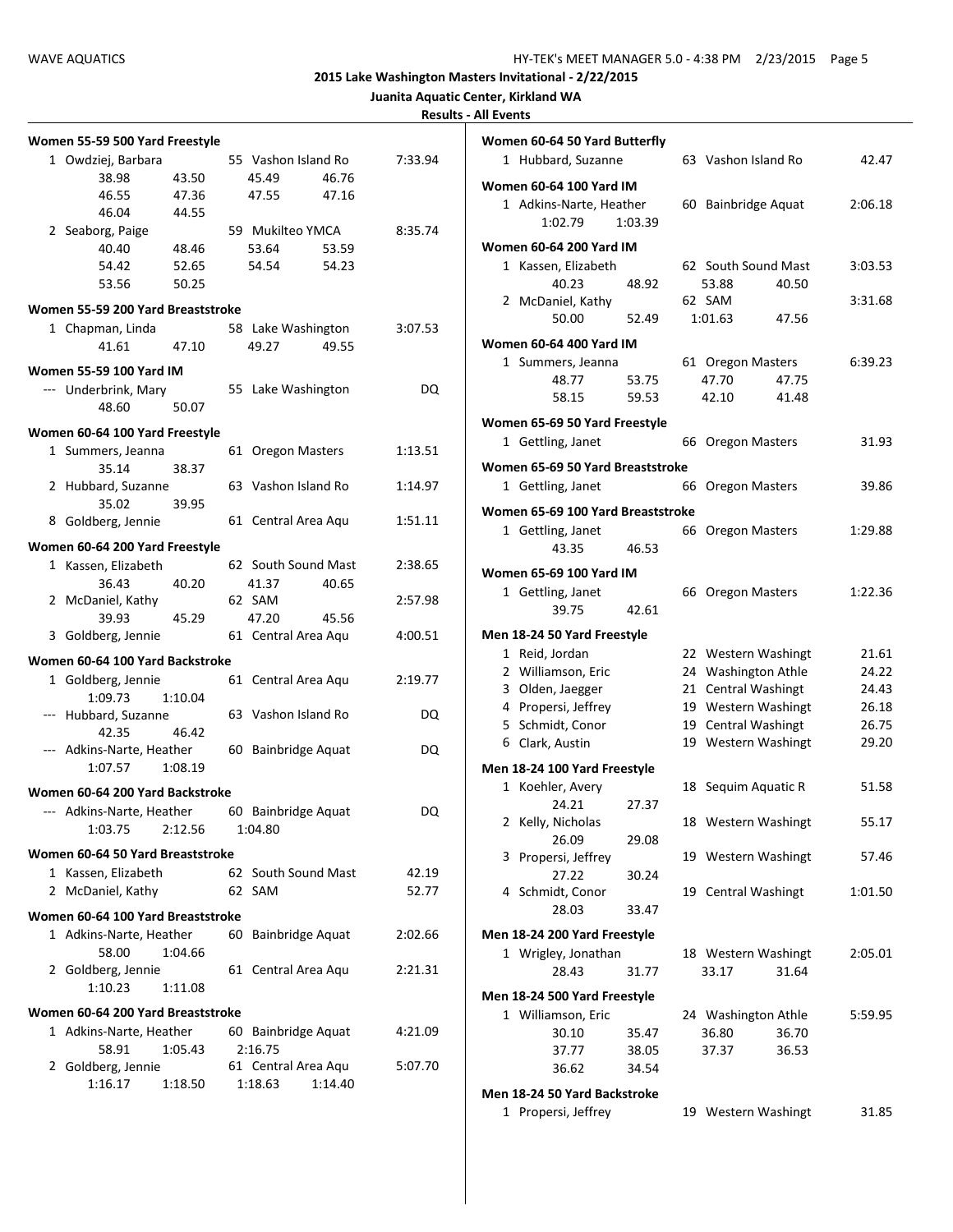|--|

|        | Men 18-24 100 Yard Backstroke                       |       |          |                                      |       |                |
|--------|-----------------------------------------------------|-------|----------|--------------------------------------|-------|----------------|
|        | 1 Kelly, Nicholas<br>30.07                          | 32.52 |          | 18 Western Washingt                  |       | 1:02.59        |
|        | 2 Propersi, Jeffrey<br>32.25                        | 36.14 |          | 19 Western Washingt                  |       | 1:08.39        |
|        | Men 18-24 50 Yard Breaststroke                      |       |          |                                      |       |                |
|        | 1 Olden, Jaegger                                    |       |          | 21 Central Washingt                  |       | 31.49          |
|        |                                                     |       |          |                                      |       |                |
|        | Men 18-24 200 Yard Breaststroke<br>1 Koehler, Avery |       |          | 18 Sequim Aquatic R                  |       | 2:32.42        |
|        | 34.60                                               | 39.27 |          | 40.16                                | 38.39 |                |
|        | Men 18-24 50 Yard Butterfly                         |       |          |                                      |       |                |
|        | 1 Reid, Jordan                                      |       |          | 22 Western Washingt                  |       | 23.34          |
|        | Men 18-24 100 Yard Butterfly                        |       |          |                                      |       |                |
|        | 1 Koehler, Avery                                    |       |          | 18 Sequim Aquatic R                  |       | 1:00.28        |
|        | 27.75                                               | 32.53 |          |                                      |       |                |
|        | 2 Wrigley, Jonathan                                 |       |          | 18 Western Washingt                  |       | 1:00.82        |
|        | 28.39<br>3 Kelly, Nicholas                          | 32.43 |          | 18 Western Washingt                  |       | 1:05.41        |
|        | 29.13                                               | 36.28 |          |                                      |       |                |
|        | Men 18-24 100 Yard IM                               |       |          |                                      |       |                |
|        | 1 Reid, Jordan                                      |       |          | 22 Western Washingt                  |       | 58.47          |
|        | 26.62                                               | 31.85 |          |                                      |       |                |
|        | 2 Koehler, Avery                                    |       |          | 18 Sequim Aquatic R                  |       | 1:01.78        |
|        | 27.54                                               | 34.24 |          |                                      |       |                |
|        | 3 Williamson, Eric                                  |       |          | 24 Washington Athle                  |       | 1:05.57        |
|        | 30.12                                               | 35.45 |          |                                      |       |                |
|        | 4 Schmidt, Conor<br>34.19                           | 44.24 |          | 19 Central Washingt                  |       | 1:18.43        |
|        | 5 Clark, Austin                                     |       |          | 19 Western Washingt                  |       | 1:20.85        |
|        | 37.32                                               | 43.53 |          |                                      |       |                |
|        | Men 18-24 200 Yard IM                               |       |          |                                      |       |                |
|        | 1 Koehler, Avery                                    |       |          | 18 Sequim Aquatic R                  |       | 2:20.37        |
|        | 29.81                                               | 36.81 |          | 40.80                                | 32.95 |                |
|        | Men 25-29 50 Yard Freestyle                         |       |          |                                      |       |                |
|        | 1 Chapman, Chris                                    |       |          | 27 Lake Washington                   |       | 22.02          |
| 2      | Kotynia, Jakub                                      |       | 26       | Puget Sound Mast                     |       | 22.98          |
| 3      | Dascomb, Joey                                       |       | 25       | <b>Husky Masters</b>                 |       | 23.23          |
| 4      | Monson, Patrick                                     |       | 29       | <b>UC36</b>                          |       | 23.56          |
| 5      | Farmer, Tyler                                       |       | 29       | <b>Puget Sound Mast</b>              |       | 24.06          |
| 6      | Contreras Sandoval, Isaac                           |       | 25       | Pro Sports Club                      |       | 24.34          |
| 7<br>8 | Vaughan, Brandon<br>Pfaff, Chris                    |       | 27<br>27 | Washington Athle<br>Washington Athle |       | 24.42<br>24.62 |
| 9      | Pippin-Timco, Colin                                 |       | 29       | South Sound Mast                     |       | 25.57          |
| 10     | Liedtke, Matthew                                    |       | 25       | Lake Washington                      |       | 26.22          |
| 11     | Tanimoto, Christopher                               |       | 28       | Downtown/Bellevu                     |       | 26.28          |
| 12     | Scott, Michael                                      |       | 28       | Lake Washington                      |       | 26.56          |
| 13     | Newell, Mick                                        |       | 26       | Washington Athle                     |       | 26.63          |
| 14     | Phillips, Alex                                      |       | 27       | <b>Husky Masters</b>                 |       | 28.41          |
| 15     | Martinez, Hector                                    |       | 29       | Downtown/Bellevu                     |       | 29.63          |
|        | Men 25-29 100 Yard Freestyle                        |       |          |                                      |       |                |
|        | 1 Chapman, Chris<br>22.76                           | 25.48 | 27       | Lake Washington                      |       | 48.24          |

| 2      | Dascomb, Joey                                 |         |          | 25 Husky Masters                    | 51.08          |
|--------|-----------------------------------------------|---------|----------|-------------------------------------|----------------|
|        | 24.60                                         | 26.48   |          |                                     |                |
|        | 3 Conroy, Chris                               |         |          | 29 Lake Washington                  | 51.65          |
|        | 24.60                                         | 27.05   |          |                                     |                |
|        | 4 Monson, Patrick                             |         |          | 29 UC36                             | 52.10          |
|        | 25.22                                         | 26.88   |          |                                     |                |
|        | 5 Contreras Sandoval, Isaac                   |         |          | 25 Pro Sports Club                  | 53.48          |
|        | 24.75                                         | 28.73   |          |                                     |                |
|        | 6 Farmer, Tyler                               |         |          | 29 Puget Sound Mast                 | 54.04          |
|        | 25.04                                         | 29.00   |          |                                     |                |
| 7      | Pippin-Timco, Colin                           |         |          | 29 South Sound Mast                 | 56.67          |
|        | 27.47                                         | 29.20   |          |                                     |                |
|        | 8 Scott, Michael                              |         |          | 28 Lake Washington                  | 58.35          |
|        | 27.56                                         | 30.79   |          |                                     |                |
| 9      | Tanimoto, Christopher                         |         | 28       | Downtown/Bellevu                    | 58.97          |
|        | 28.23                                         | 30.74   |          |                                     |                |
|        | 10 Phillips, Alex                             |         | 27       | <b>Husky Masters</b>                | 1:01.34        |
|        | 29.23                                         | 32.11   |          |                                     |                |
|        | 11 Martinez, Hector                           |         |          | 29 Downtown/Bellevu                 | 1:02.27        |
|        | 30.18                                         | 32.09   |          |                                     |                |
|        | Men 25-29 200 Yard Freestyle                  |         |          |                                     |                |
|        | 1 Newell, Mick                                |         |          | 26 Washington Athle                 | 2:17.71        |
|        | 30.96                                         | 1:11.33 |          | 35.42                               |                |
|        | 2 Phillips, Alex                              |         |          | 27 Husky Masters                    | 2:21.67        |
|        | 31.70                                         | 36.52   |          | 38.24<br>35.21                      |                |
|        |                                               |         |          |                                     |                |
|        | Men 25-29 500 Yard Freestyle                  |         |          |                                     |                |
|        | 1 Newell, Mick                                |         |          | 26 Washington Athle                 | 6:15.06        |
|        |                                               |         |          |                                     |                |
|        |                                               |         |          | 38.62                               |                |
|        |                                               |         |          | 39.54                               |                |
|        | 39.20                                         | 35.27   |          |                                     |                |
|        |                                               |         |          |                                     |                |
|        | Men 25-29 50 Yard Backstroke                  |         |          |                                     |                |
|        | 1 Pfaff, Chris                                |         |          | 27 Washington Athle                 | 31.42          |
|        | Men 25-29 100 Yard Backstroke                 |         |          |                                     |                |
|        | 1 Dascomb, Joey                               |         |          | 25 Husky Masters                    | 59.43          |
|        | 29.59                                         | 29.84   |          |                                     |                |
|        | Men 25-29 50 Yard Breaststroke                |         |          |                                     |                |
|        |                                               |         |          |                                     |                |
|        | 1 Kotynia, Jakub                              |         |          | 26 Puget Sound Mast                 | 25.86          |
| 2      | Monson, Patrick                               |         | 29       | <b>UC36</b>                         | 30.69          |
| 3<br>4 | Tanimoto, Christopher                         |         | 28       | Downtown/Bellevu                    | 32.01          |
|        | Liedtke, Matthew                              |         | 25       | Lake Washington                     | 32.25          |
|        | Men 25-29 100 Yard Breaststroke               |         |          |                                     |                |
| 1      | Kotynia, Jakub                                |         | 26       | <b>Puget Sound Mast</b>             | 57.53          |
|        | 26.70                                         | 30.83   |          |                                     |                |
| 2      | Conroy, Chris                                 |         | 29       | Lake Washington                     | 1:04.57        |
|        | 30.32                                         | 34.25   |          |                                     |                |
| 3      | Monson, Patrick                               |         | 29       | UC36                                | 1:09.39        |
|        | 32.08                                         | 37.31   |          |                                     |                |
|        | Men 25-29 50 Yard Butterfly                   |         |          |                                     |                |
|        |                                               |         | 27       |                                     |                |
|        | 1 Chapman, Chris                              |         |          | Lake Washington                     | 23.22          |
| 2      | Liedtke, Matthew                              |         | 25       | Lake Washington                     | 25.47          |
| 3      | Pfaff, Chris                                  |         |          | 27 Washington Athle                 | 26.75          |
| 4<br>5 | Vaughan, Brandon<br>Contreras Sandoval, Isaac |         | 27<br>25 | Washington Athle<br>Pro Sports Club | 26.91<br>27.54 |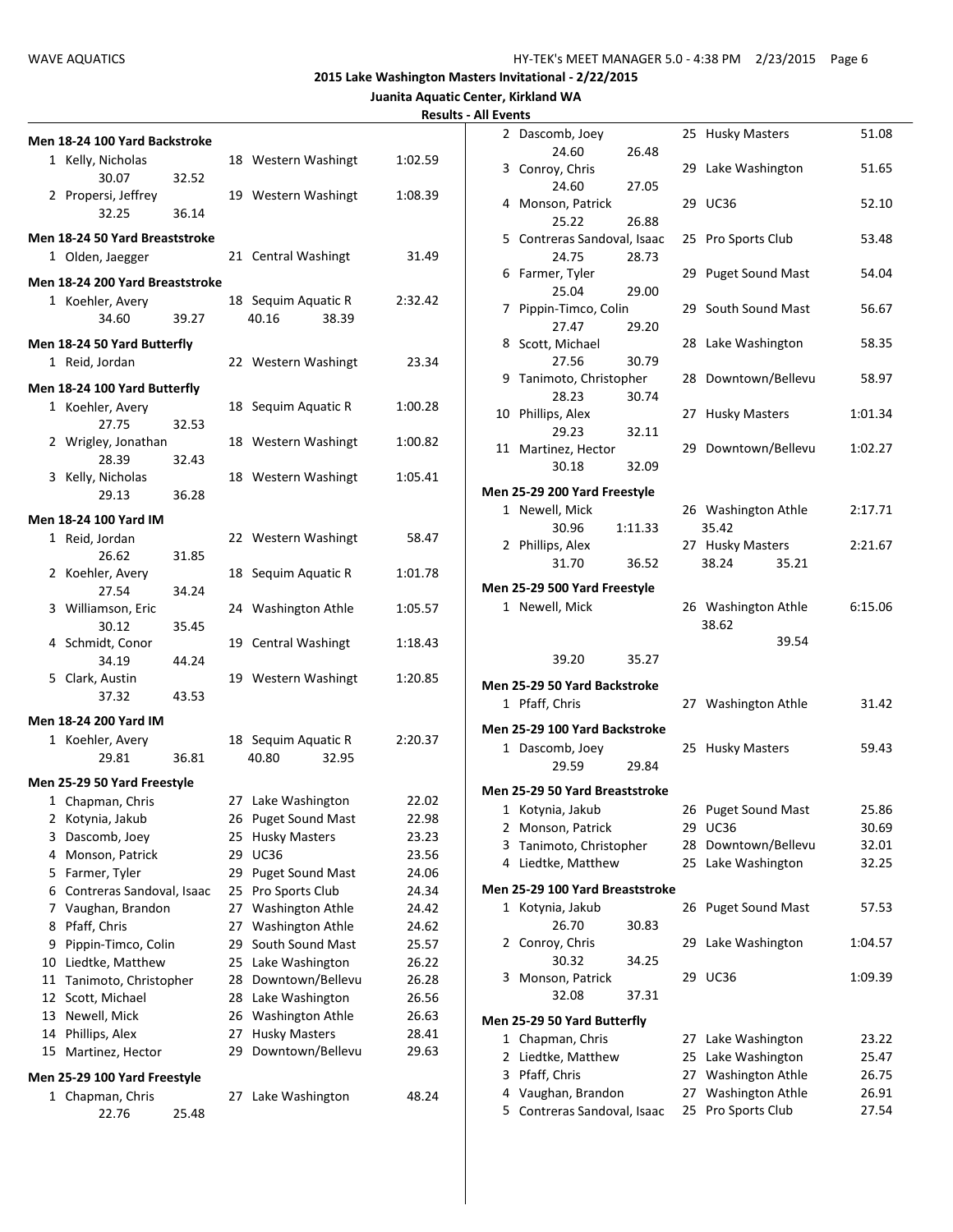|                               |       |                     |       |         | <b>RESUILS - AIL EVEILLS</b> |                 |                                 |       |                     |       |         |
|-------------------------------|-------|---------------------|-------|---------|------------------------------|-----------------|---------------------------------|-------|---------------------|-------|---------|
| (Men 25-29 50 Yard Butterfly) |       |                     |       |         |                              |                 | Men 30-34 500 Yard Freestyle    |       |                     |       |         |
| 6 Pippin-Timco, Colin         |       | 29 South Sound Mast |       | 28.24   |                              | 1 Miller, Aaron |                                 |       | 31 Lake Washington  |       | 6:07.88 |
| 7 Scott, Michael              |       | 28 Lake Washington  |       | 29.20   |                              |                 | 31.86                           | 35.32 | 36.50               | 36.78 |         |
| 8 Farmer, Tyler               |       | 29 Puget Sound Mast |       | 30.94   |                              |                 | 37.88                           | 37.93 | 37.86               | 37.94 |         |
| Men 25-29 100 Yard Butterfly  |       |                     |       |         |                              |                 | 38.23                           | 37.58 |                     |       |         |
| 1 Chapman, Chris              |       | 27 Lake Washington  |       | 53.51   |                              |                 |                                 |       |                     |       |         |
| 24.78                         | 28.73 |                     |       |         |                              |                 | Men 30-34 100 Yard Backstroke   |       |                     |       |         |
| 2 Liedtke, Matthew            |       | 25 Lake Washington  |       | 59.77   |                              | 1 Heaton, Jesse |                                 |       | 30 Downtown/Bellevu |       | 1:03.45 |
| 27.76                         | 32.01 |                     |       |         |                              |                 | 30.49                           | 32.96 |                     |       |         |
| 3 Contreras Sandoval, Isaac   |       | 25 Pro Sports Club  |       | 1:01.75 |                              |                 | Men 30-34 50 Yard Breaststroke  |       |                     |       |         |
| 28.79                         | 32.96 |                     |       |         |                              | 1 Switaj, Eddie |                                 |       | 30 Bellevue Club    |       | 28.63   |
| 4 Scott, Michael              |       | 28 Lake Washington  |       | 1:09.42 |                              | 2 Poier, James  |                                 |       | 31 UNA              |       | 33.06   |
| 31.18                         | 38.24 |                     |       |         |                              |                 |                                 |       |                     |       |         |
|                               |       |                     |       |         |                              |                 | Men 30-34 100 Yard Breaststroke |       |                     |       |         |
| Men 25-29 100 Yard IM         |       |                     |       |         |                              | 1 Miller, Aaron |                                 |       | 31 Lake Washington  |       | 1:12.98 |
| 1 Vaughan, Brandon            |       | 27 Washington Athle |       | 1:04.24 |                              |                 | 34.17                           | 38.81 |                     |       |         |
| 28.68                         | 35.56 |                     |       |         |                              | 2 O'Hern, Dave  |                                 |       | 31 Husky Masters    |       | 1:18.54 |
| Men 25-29 200 Yard IM         |       |                     |       |         |                              |                 | 36.16                           | 42.38 |                     |       |         |
| 1 Phillips, Alex              |       | 27 Husky Masters    |       | 2:37.94 |                              |                 | Men 30-34 200 Yard Breaststroke |       |                     |       |         |
| 32.24                         | 45.14 | 43.92               | 36.64 |         |                              | 1 Miller, Aaron |                                 |       | 31 Lake Washington  |       | 2:38.74 |
|                               |       |                     |       |         |                              |                 | 35.61                           | 40.11 | 41.16               | 41.86 |         |
| Men 25-29 400 Yard IM         |       |                     |       |         |                              | 2 O'Hern, Dave  |                                 |       |                     |       | 2:51.01 |
| 1 Phillips, Alex              |       | 27 Husky Masters    |       | 5:32.00 |                              |                 |                                 |       | 31 Husky Masters    |       |         |
| 32.27                         | 39.34 | 48.25               | 49.12 |         |                              |                 | 36.93                           | 43.37 | 45.93               | 44.78 |         |
| 42.35                         | 44.82 | 40.64               | 35.21 |         |                              |                 | Men 30-34 50 Yard Butterfly     |       |                     |       |         |
| Men 30-34 50 Yard Freestyle   |       |                     |       |         |                              | 1 Ceara, Rafael |                                 |       | 34 Lake Washington  |       | 27.72   |
|                               |       |                     |       |         |                              | 2 Thomas, Isaac |                                 |       | 34 UC36             |       | 28.42   |
| 1 Switaj, Eddie               |       | 30 Bellevue Club    |       | 22.88   |                              | 3 O'Hern, Dave  |                                 |       | 31 Husky Masters    |       | 30.43   |
| 2 Kanev, Teodor               |       | 32 Mukilteo YMCA    |       | 25.24   |                              |                 |                                 |       |                     |       |         |
| 3 Kaperak, William            |       | 30 Greenlake Aquadu |       | 25.26   |                              |                 | Men 30-34 100 Yard Butterfly    |       |                     |       |         |
| 4 Poier, James                |       | 31 UNA              |       | 25.63   |                              | 1 Heaton, Jesse |                                 |       | 30 Downtown/Bellevu |       | 1:04.17 |
| 5 Speer, Jasen                |       | 33 SAM              |       | 26.04   |                              |                 | 29.83                           | 34.34 |                     |       |         |
| Men 30-34 100 Yard Freestyle  |       |                     |       |         |                              | 2 Thomas, Isaac |                                 |       | 34 UC36             |       | 1:04.93 |
| 1 Heaton, Jesse               |       | 30 Downtown/Bellevu |       | 55.02   |                              |                 | 29.79                           | 35.14 |                     |       |         |
| 25.75                         | 29.27 |                     |       |         |                              |                 | Men 30-34 200 Yard Butterfly    |       |                     |       |         |
| 2 Kanev, Teodor               |       | 32 Mukilteo YMCA    |       | 55.57   |                              | 1 O'Hern, Dave  |                                 |       | 31 Husky Masters    |       | 2:42.76 |
| 26.60                         | 28.97 |                     |       |         |                              |                 | 32.96                           | 41.61 | 44.26               | 43.93 |         |
| 3 Kaperak, William            |       | 30 Greenlake Aquadu |       | 55.59   |                              |                 |                                 |       |                     |       |         |
| 26.79                         | 28.80 |                     |       |         |                              |                 | Men 30-34 100 Yard IM           |       |                     |       |         |
| 4 Ceara, Rafael               |       | 34 Lake Washington  |       | 56.03   |                              | 1 Heaton, Jesse |                                 |       | 30 Downtown/Bellevu |       | 1:04.57 |
| 26.23                         | 29.80 |                     |       |         |                              |                 | 28.39                           | 36.18 |                     |       |         |
| 5 Poier, James                |       | 31 UNA              |       | 57.94   |                              |                 | 2 Kaperak, William              |       | 30 Greenlake Aquadu |       | 1:06.59 |
| 27.10                         | 30.84 |                     |       |         |                              |                 | 31.10                           | 35.49 |                     |       |         |
| 6 Thomas, Isaac               |       | 34 UC36             |       | 58.61   |                              | 3 Speer, Jasen  |                                 |       | 33 SAM              |       | 1:09.43 |
| 28.80                         | 29.81 |                     |       |         |                              |                 | 31.19                           | 38.24 |                     |       |         |
| 7 Speer, Jasen                |       | 33 SAM              |       | 59.02   |                              |                 | Men 30-34 200 Yard IM           |       |                     |       |         |
| 26.95                         | 32.07 |                     |       |         |                              | 1 Switaj, Eddie |                                 |       | 30 Bellevue Club    |       | 2:01.23 |
|                               |       |                     |       |         |                              |                 | 25.78                           | 31.82 | 35.30               | 28.33 |         |
| Men 30-34 200 Yard Freestyle  |       |                     |       |         |                              |                 |                                 |       |                     |       |         |
| 1 Kanev, Teodor               |       | 32 Mukilteo YMCA    |       | 2:07.68 |                              |                 | Men 30-34 400 Yard IM           |       |                     |       |         |
| 29.48                         | 32.36 | 33.50               | 32.34 |         |                              | 1 Switaj, Eddie |                                 |       | 30 Bellevue Club    |       | 4:21.89 |
| 2 Thomas, Isaac               |       | 34 UC36             |       | 2:12.72 |                              |                 | 26.73                           | 31.17 | 34.38               | 34.05 |         |
| 31.77                         | 33.50 | 33.74               | 33.71 |         |                              |                 | 38.06                           | 37.53 | 30.47               | 29.50 |         |
| 3 Miller, Aaron               |       | 31 Lake Washington  |       | 2:13.11 |                              | 2 Heaton, Jesse |                                 |       | 30 Downtown/Bellevu |       | 5:03.20 |
| 30.89                         | 33.74 | 34.55               | 33.93 |         |                              |                 | 30.19                           | 35.95 | 36.85               | 37.19 |         |
|                               |       |                     |       |         |                              |                 | 44.92                           | 46.93 | 36.38               | 34.79 |         |
|                               |       |                     |       |         |                              |                 |                                 |       |                     |       |         |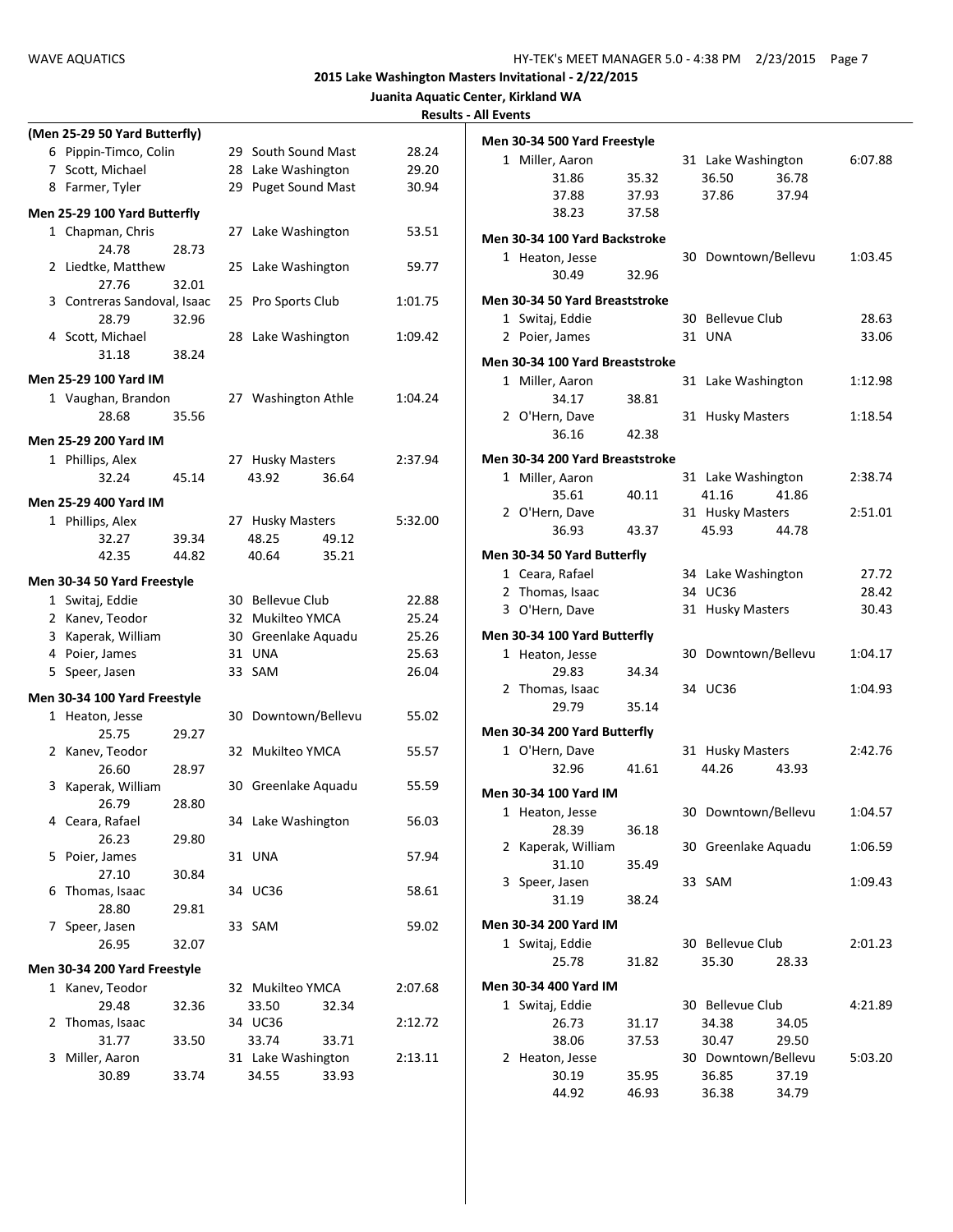|                                 |       |                     |       |         | <b>Results - All Events</b> |                               |       |                     |       |         |
|---------------------------------|-------|---------------------|-------|---------|-----------------------------|-------------------------------|-------|---------------------|-------|---------|
| (Men 30-34 400 Yard IM)         |       |                     |       |         |                             | 3 Haight, Todd                |       | 41 Puget Sound Mast |       | 25.03   |
| 3 Miller, Aaron                 |       | 31 Lake Washington  |       | 5:19.67 |                             | 4 Castle, Matt                |       | 43 Thunderbird Aqua |       | 25.87   |
| 33.63                           | 40.77 | 42.08               | 41.28 |         |                             | 5 Forcinel, Tony              |       | 44 Sequim Aquatic R |       | 26.60   |
| 43.53                           | 44.82 | 37.33               | 36.23 |         |                             | 6 Tegeder, Joe                |       | 40 Husky Masters    |       | 26.66   |
| Men 35-39 50 Yard Freestyle     |       |                     |       |         |                             | Men 40-44 100 Yard Freestyle  |       |                     |       |         |
| 1 Cotter, John                  |       | 39 Ohana Swim Team  |       | 24.78   |                             | 1 Ridle, Jason                |       | 40 Sequim Aquatic R |       | 53.26   |
| 2 Meacham, Matthew              |       | 37 South Sound Mast |       | 24.83   |                             | 25.70                         | 27.56 |                     |       |         |
| 3 Cox, Adam                     |       | 37 Downtown/Bellevu |       | 25.29   |                             | 2 Henriksen, Martin           |       | 40 Mukilteo YMCA    |       | 53.71   |
| 4 Schneider, Andy               |       | 38 Lake Washington  |       | 28.29   |                             | 25.42                         | 28.29 |                     |       |         |
| Men 35-39 100 Yard Freestyle    |       |                     |       |         |                             | 3 Woare, Matthew              |       | 40 Washington Athle |       | 54.30   |
| 1 Cox, Adam                     |       | 37 Downtown/Bellevu |       | 56.56   |                             | 25.87<br>4 Haight, Todd       | 28.43 | 41 Puget Sound Mast |       | 54.87   |
| 27.17                           | 29.39 |                     |       |         |                             | 25.63                         | 29.24 |                     |       |         |
| Men 35-39 200 Yard Freestyle    |       |                     |       |         |                             | 5 Tegeder, Joe                |       | 40 Husky Masters    |       | 59.89   |
| 1 Brayman, Brook                |       | 37 Blue Wave Aquati |       | 1:56.47 |                             | 28.51                         | 31.38 |                     |       |         |
| 26.31                           | 29.01 | 30.26               | 30.89 |         |                             | 6 Forcinel, Tony              |       | 44 Sequim Aquatic R |       | 1:03.12 |
| 2 Cotter, John                  |       | 39 Ohana Swim Team  |       | 2:03.48 |                             | 30.22                         | 32.90 |                     |       |         |
| 27.13                           | 30.40 | 32.39               | 33.56 |         |                             | 7 Gayler, Scott               |       | 43 Lake Washington  |       | 1:07.69 |
| Men 35-39 100 Yard Backstroke   |       |                     |       |         |                             | 31.73                         | 35.96 |                     |       |         |
| 1 Gray, Trever                  |       | 39 Lake Washington  |       | 53.23   |                             | Men 40-44 200 Yard Freestyle  |       |                     |       |         |
| 25.48                           | 27.75 |                     |       |         |                             | 1 Belleza, Ron                |       | 40 SAM              |       | 1:59.27 |
|                                 |       |                     |       |         |                             | 27.33                         | 29.52 | 31.05               | 31.37 |         |
| Men 35-39 200 Yard Backstroke   |       |                     |       |         |                             | 2 Tegeder, Joe                |       | 40 Husky Masters    |       | 2:23.78 |
| 1 Brayman, Brook                |       | 37 Blue Wave Aquati |       | 2:16.22 |                             | 32.82                         | 35.83 | 37.57               | 37.56 |         |
| 32.63                           | 34.56 | 34.60               | 34.43 |         |                             | 3 Gayler, Scott               |       | 43 Lake Washington  |       | 2:40.31 |
| Men 35-39 50 Yard Breaststroke  |       |                     |       |         |                             | 35.86                         | 40.45 | 43.18               | 40.82 |         |
| 1 Cotter, John                  |       | 39 Ohana Swim Team  |       | 30.55   |                             | Men 40-44 500 Yard Freestyle  |       |                     |       |         |
| 2 Schneider, Andy               |       | 38 Lake Washington  |       | 37.51   |                             | 1 Belleza, Ron                |       | 40 SAM              |       | 5:25.06 |
| Men 35-39 100 Yard Breaststroke |       |                     |       |         |                             | 29.81                         | 31.95 | 32.88               | 33.61 |         |
| 1 Cotter, John                  |       | 39 Ohana Swim Team  |       | 1:06.65 |                             | 33.26                         | 33.31 | 33.04               | 32.39 |         |
| 31.32                           | 35.33 |                     |       |         |                             | 32.61                         | 32.20 |                     |       |         |
| 2 Schneider, Andy               |       | 38 Lake Washington  |       | 1:27.55 |                             | 2 Jelen, Doug                 |       | 41 Gold's Eastside  |       | 6:00.80 |
| 41.53                           | 46.02 |                     |       |         |                             | 31.45                         | 36.08 | 36.80               | 37.35 |         |
| Men 35-39 50 Yard Butterfly     |       |                     |       |         |                             | 36.84                         | 36.79 | 37.04               | 37.41 |         |
| 1 Meacham, Matthew              |       | 37 South Sound Mast |       | 27.64   |                             | 36.05                         | 34.99 |                     |       |         |
| 2 Cox, Adam                     |       | 37 Downtown/Bellevu |       | 28.79   |                             | Men 40-44 50 Yard Backstroke  |       |                     |       |         |
|                                 |       |                     |       |         |                             | 1 Haight, Todd                |       | 41 Puget Sound Mast |       | 28.37   |
| Men 35-39 100 Yard Butterfly    |       |                     |       | 1:10.27 |                             | 2 Jelen, Doug                 |       | 41 Gold's Eastside  |       | 28.62   |
| 1 Cox, Adam<br>32.39            | 37.88 | 37 Downtown/Bellevu |       |         |                             | 3 Castle, Matt                |       | 43 Thunderbird Aqua |       | 32.51   |
|                                 |       |                     |       |         |                             | Men 40-44 100 Yard Backstroke |       |                     |       |         |
| Men 35-39 100 Yard IM           |       |                     |       |         |                             | 1 Jelen, Doug                 |       | 41 Gold's Eastside  |       | 1:00.92 |
| 1 Gray, Trever                  |       | 39 Lake Washington  |       | 54.51   |                             | 29.29                         | 31.63 |                     |       |         |
| 24.51                           | 30.00 |                     |       |         |                             | 2 Belleza, Ron                |       | 40 SAM              |       | 1:02.07 |
| 2 Cotter, John                  |       | 39 Ohana Swim Team  |       | 1:03.61 |                             | 30.34                         | 31.73 |                     |       |         |
| 31.22                           | 32.39 |                     |       |         |                             | 3 Haight, Todd                |       | 41 Puget Sound Mast |       | 1:02.14 |
| Men 35-39 200 Yard IM           |       |                     |       |         |                             | 30.50                         | 31.64 |                     |       |         |
| 1 Brayman, Brook                |       | 37 Blue Wave Aquati |       | 2:12.02 |                             | Men 40-44 200 Yard Backstroke |       |                     |       |         |
| 28.59                           | 34.02 | 39.17               | 30.24 |         |                             | 1 De Acosta, Diego            |       | 40 South Sound Mast |       | 2:05.14 |
| 2 Schneider, Andy               |       | 38 Lake Washington  |       | 3:01.29 |                             | 29.70                         | 31.67 | 32.20               | 31.57 |         |
| 38.26                           | 48.22 | 55.88               | 38.93 |         |                             | 2 Jelen, Doug                 |       | 41 Gold's Eastside  |       | 2:13.77 |
| Men 40-44 50 Yard Freestyle     |       |                     |       |         |                             | 30.37                         | 33.62 | 34.88               | 34.90 |         |
| 1 Ridle, Jason                  |       | 40 Sequim Aquatic R |       | 23.89   |                             | 3 Belleza, Ron                |       | 40 SAM              |       | 2:13.97 |
| 2 Henriksen, Martin             |       | 40 Mukilteo YMCA    |       | 24.10   |                             | 31.10                         | 33.08 | 34.40               | 35.39 |         |
|                                 |       |                     |       |         |                             |                               |       |                     |       |         |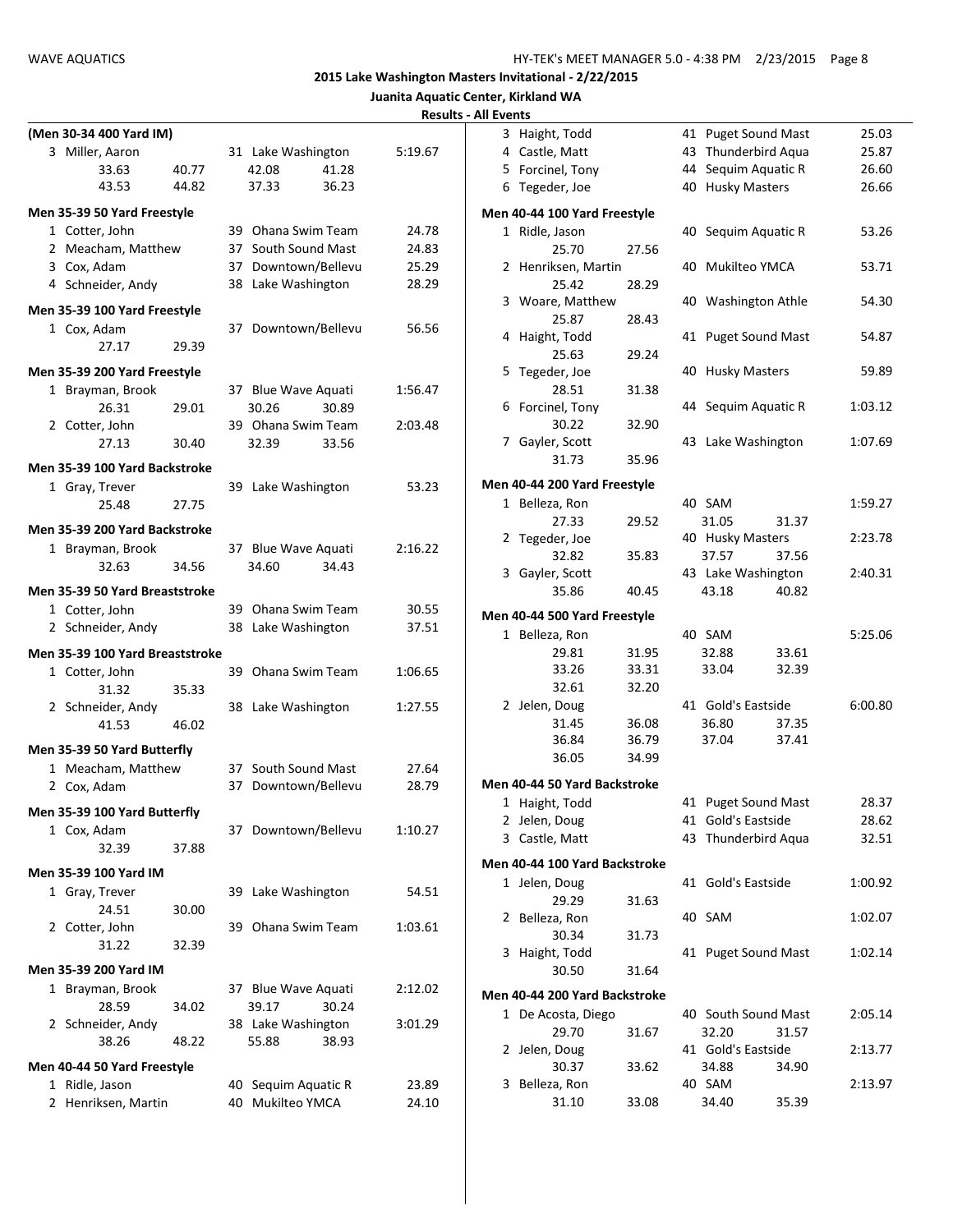| Men 40-44 50 Yard Breaststroke |       |    |                         |         | Men 45-49 500 Yard Freestyle    |                    |       |    |                     |       |         |
|--------------------------------|-------|----|-------------------------|---------|---------------------------------|--------------------|-------|----|---------------------|-------|---------|
| 1 Ridle, Jason                 |       |    | 40 Sequim Aquatic R     | 31.43   | 1 Derango, Philip               |                    |       |    | 49 Lake Washington  |       | 6:21.25 |
| 2 Castle, Matt                 |       |    | 43 Thunderbird Aqua     | 34.14   |                                 | 35.72              | 37.64 |    | 38.64               | 39.17 |         |
| Men 40-44 50 Yard Butterfly    |       |    |                         |         |                                 | 40.01              | 39.03 |    | 39.48               | 38.86 |         |
| 1 Henriksen, Martin            |       |    | 40 Mukilteo YMCA        | 26.69   |                                 | 38.63              | 34.07 |    |                     |       |         |
| 2 Woare, Matthew               |       | 40 | <b>Washington Athle</b> | 26.89   | 2 Ness, Kerry                   |                    |       |    | 45 Skagit Valley Ma |       | 6:48.14 |
| 3 Ridle, Jason                 |       | 40 | Sequim Aquatic R        | 27.53   |                                 | 37.71              | 39.48 |    | 40.35               | 41.45 |         |
| 4 Castle, Matt                 |       |    | 43 Thunderbird Aqua     | 28.39   |                                 | 40.98              | 41.56 |    | 41.08               | 41.51 |         |
| 5 Forcinel, Tony               |       |    | 44 Sequim Aquatic R     | 29.76   |                                 | 42.29              | 41.73 |    |                     |       |         |
|                                |       |    |                         |         | 3 Gray, Darren                  |                    |       |    | 46 Bainbridge Aquat |       | 7:25.42 |
| Men 40-44 100 Yard Butterfly   |       |    |                         |         |                                 | 36.29              | 40.61 |    | 43.20               | 44.75 |         |
| 1 Woare, Matthew               |       |    | 40 Washington Athle     | 1:00.09 |                                 | 45.94              |       |    |                     | 48.15 |         |
| 28.16                          | 31.93 |    |                         |         |                                 | 47.85              | 44.75 |    |                     |       |         |
| Men 40-44 200 Yard Butterfly   |       |    |                         |         | Men 45-49 50 Yard Backstroke    |                    |       |    |                     |       |         |
| 1 De Acosta, Diego             |       |    | 40 South Sound Mast     | 2:04.41 | 1 Smith, Bryan                  |                    |       |    | 47 Lake Washington  |       | 30.48   |
| 27.48                          | 31.62 |    | 33.18<br>32.13          |         | Men 45-49 100 Yard Backstroke   |                    |       |    |                     |       |         |
| Men 40-44 100 Yard IM          |       |    |                         |         | 1 Larson, Dan                   |                    |       |    | 48 SAM              |       | 1:09.72 |
| 1 Ridle, Jason                 |       |    | 40 Sequim Aquatic R     | 1:03.35 |                                 | 34.65              | 35.07 |    |                     |       |         |
| 29.40                          | 33.95 |    |                         |         | Men 45-49 200 Yard Backstroke   |                    |       |    |                     |       |         |
| 2 Haight, Todd                 |       |    | 41 Puget Sound Mast     | 1:03.56 | 1 Porter, Michael               |                    |       |    | 48 Lake Washington  |       | 2:26.07 |
| 28.12                          | 35.44 |    |                         |         |                                 | 33.73              | 36.71 |    | 37.70               | 37.93 |         |
| 3 Jelen, Doug                  |       |    | 41 Gold's Eastside      | 1:04.37 |                                 |                    |       |    |                     |       |         |
| 28.36                          | 36.01 |    |                         |         | Men 45-49 50 Yard Breaststroke  |                    |       |    |                     |       |         |
| 4 Tegeder, Joe                 |       |    | 40 Husky Masters        | 1:15.90 |                                 | 1 Carmosino, Vince |       |    | 45 CAC              |       | 30.02   |
| 35.21                          | 40.69 |    |                         |         | 2 Winter, Doug                  |                    |       | 45 | Downtown/Bellevu    |       | 32.26   |
| --- Woare, Matthew             |       |    | 40 Washington Athle     | DQ      | 3 Porter, Michael               |                    |       |    | 48 Lake Washington  |       | 33.69   |
| 29.49                          | 35.93 |    |                         |         | 4 Ness, Kerry                   |                    |       |    | 45 Skagit Valley Ma |       | 36.95   |
| Men 40-44 200 Yard IM          |       |    |                         |         | 5 Gray, Darren                  |                    |       |    | 46 Bainbridge Aquat |       | 38.55   |
| 1 Tegeder, Joe                 |       |    | 40 Husky Masters        | 2:47.67 | 6 King, Victor                  |                    |       |    | 47 Puget Sound Mast |       | 43.82   |
| 32.57                          | 47.72 |    | 47.90<br>39.48          |         | Men 45-49 100 Yard Breaststroke |                    |       |    |                     |       |         |
| Men 45-49 50 Yard Freestyle    |       |    |                         |         |                                 | 1 Carmosino, Vince |       |    | 45 CAC              |       | 1:05.61 |
| 1 Derango, Philip              |       |    | 49 Lake Washington      | 29.11   |                                 | 30.53              | 35.08 |    |                     |       |         |
| 2 King, Victor                 |       |    | 47 Puget Sound Mast     | 32.15   | 2 Dolven, Eric                  |                    |       |    | 47 West Coast Aquat |       | 1:16.68 |
| Men 45-49 100 Yard Freestyle   |       |    |                         |         |                                 | 36.88              | 39.80 |    |                     |       |         |
| 1 Axel, Bradford               |       |    | 46 Downtown/Bellevu     | 52.31   | 3 Ness, Kerry                   |                    |       |    | 45 Skagit Valley Ma |       | 1:24.56 |
| 24.86                          | 27.45 |    |                         |         |                                 | 42.35              | 42.21 |    |                     |       |         |
| 2 Hanson, Max                  |       |    | 47 Lake Washington      | 54.48   | Men 45-49 200 Yard Breaststroke |                    |       |    |                     |       |         |
| 25.94                          | 28.54 |    |                         |         |                                 | 1 Carmosino, Vince |       |    | 45 CAC              |       | 2:31.38 |
| 3 Larson, Dan                  |       |    | 48 SAM                  | 57.22   |                                 | 33.66              | 39.22 |    | 39.39               | 39.11 |         |
| 27.74                          | 29.48 |    |                         |         | 2 Winter, Doug                  |                    |       |    | 45 Downtown/Bellevu |       | 2:40.45 |
| 4 Dolven, Eric                 |       |    | 47 West Coast Aquat     | 59.63   |                                 | 34.59              | 40.30 |    | 42.57               | 42.99 |         |
| 28.69                          | 30.94 |    |                         |         | 3 Ness, Kerry                   |                    |       |    | 45 Skagit Valley Ma |       | 3:00.56 |
| 5 Derango, Philip              |       |    | 49 Lake Washington      | 1:04.96 |                                 | 42.98              | 46.56 |    | 45.66               | 45.36 |         |
| 30.30                          | 34.66 |    |                         |         | Men 45-49 50 Yard Butterfly     |                    |       |    |                     |       |         |
| 6 Gray, Darren                 |       |    | 46 Bainbridge Aquat     | 1:05.52 | 1 Smith, Bryan                  |                    |       |    | 47 Lake Washington  |       | 27.69   |
| 30.89                          | 34.63 |    |                         |         | 2 Porter, Michael               |                    |       |    | 48 Lake Washington  |       | 29.00   |
| Men 45-49 200 Yard Freestyle   |       |    |                         |         | 3 Martin, Rob                   |                    |       |    | 49 Lake Washington  |       | 29.67   |
| 1 Larson, Dan                  |       |    | 48 SAM                  | 2:05.96 | 4 King, Victor                  |                    |       |    | 47 Puget Sound Mast |       | 46.37   |
| 29.45                          | 31.11 |    | 32.22<br>33.18          |         | Men 45-49 100 Yard Butterfly    |                    |       |    |                     |       |         |
| 2 Derango, Philip              |       |    | 49 Lake Washington      | 2:23.17 | 1 Martin, Rob                   |                    |       |    | 49 Lake Washington  |       | 1:06.76 |
| 31.71                          | 35.77 |    | 37.41<br>38.28          |         |                                 | 31.50              | 35.26 |    |                     |       |         |
|                                |       |    |                         |         |                                 |                    |       |    |                     |       |         |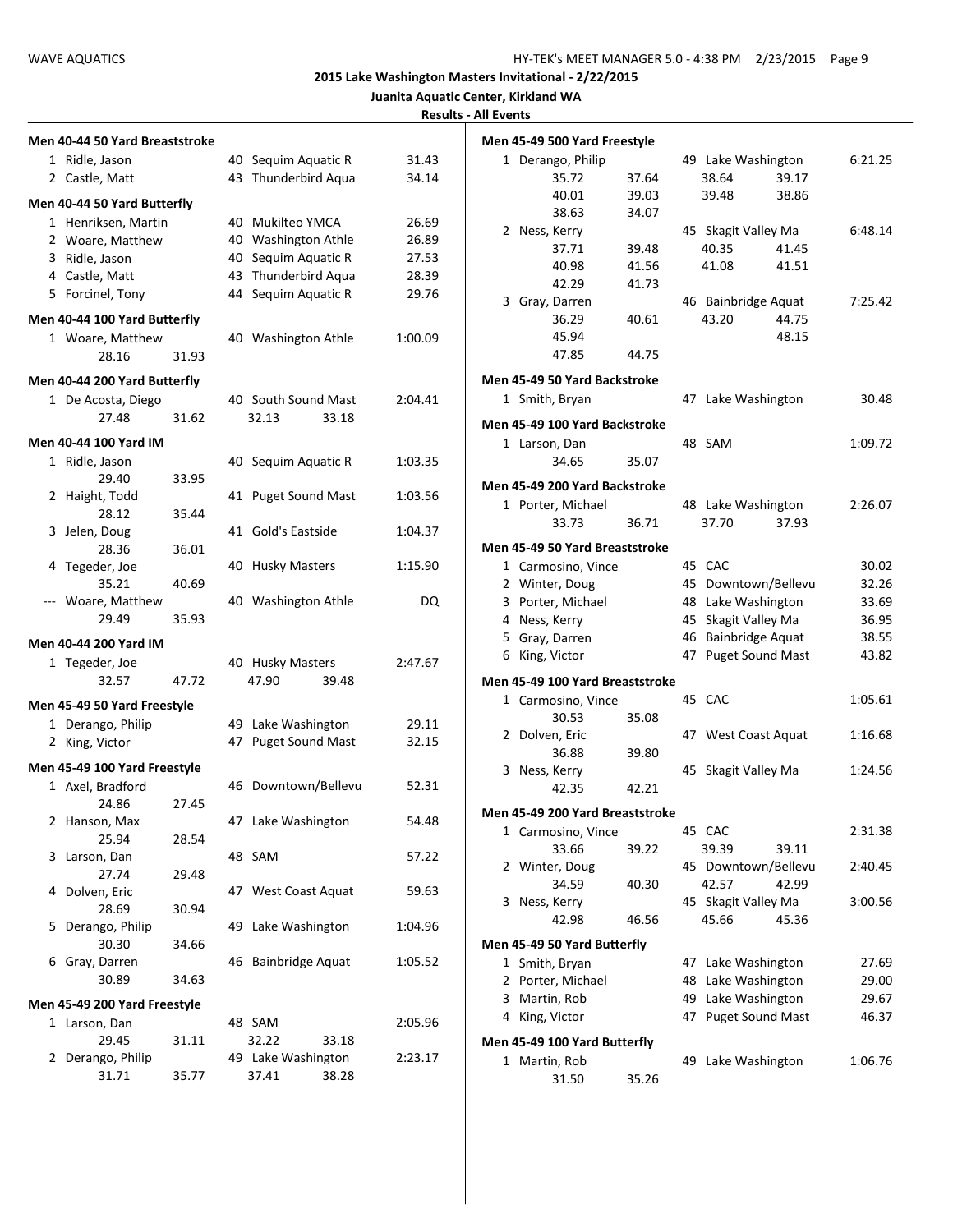|  | Juanita Aquatic Center, Kirkland WA |  |
|--|-------------------------------------|--|
|  |                                     |  |

|                              |       |                     |         | <b>Results - All Events</b> |                                 |         |                     |                     |         |
|------------------------------|-------|---------------------|---------|-----------------------------|---------------------------------|---------|---------------------|---------------------|---------|
| Men 45-49 200 Yard Butterfly |       |                     |         |                             | 2 Weed, Kevin                   |         | 52 SAM              |                     | 2:17.61 |
| 1 Martin, Rob                |       | 49 Lake Washington  | 2:38.97 |                             | 31.42                           | 1:11.63 | 34.54               | 0.02                |         |
| 35.47                        | 40.21 | 41.69<br>41.60      |         |                             | 3 Clayton, Todd                 |         |                     | 52 Sequim Aquatic R | 2:22.49 |
|                              |       |                     |         |                             | 33.92                           | 36.16   | 37.01               | 35.40               |         |
| Men 45-49 100 Yard IM        |       |                     |         |                             | Men 50-54 500 Yard Freestyle    |         |                     |                     |         |
| 1 Hanson, Max                |       | 47 Lake Washington  | 1:05.22 |                             | 1 Phillips, Dan                 |         |                     | 51 Lake Washington  | 5:26.00 |
| 30.29                        | 34.93 |                     |         |                             | 30.90                           | 32.86   | 33.18               | 34.00               |         |
| 2 Martin, Rob                |       | 49 Lake Washington  | 1:09.29 |                             | 33.25                           | 32.98   | 32.73               | 32.85               |         |
| 31.57                        | 37.72 |                     |         |                             | 32.46                           | 30.79   |                     |                     |         |
| 3 Larson, Dan                |       | 48 SAM              | 1:09.76 |                             | 2 Praeger, Wade                 |         |                     | 52 Lake Washington  | 5:42.35 |
| 32.85                        | 36.91 |                     |         |                             | 30.68                           | 34.13   | 34.68               | 35.92               |         |
| 4 Gray, Darren               |       | 46 Bainbridge Aquat | 1:17.36 |                             | 35.44                           | 34.84   | 34.84               | 34.34               |         |
| 35.55                        | 41.81 |                     |         |                             | 34.34                           | 33.14   |                     |                     |         |
| Men 45-49 200 Yard IM        |       |                     |         |                             | 3 Wilwerding, Geoff             |         |                     | 53 Greenlake Aquadu | 5:51.31 |
| 1 Hanson, Max                |       | 47 Lake Washington  | 2:20.40 |                             | 31.42                           | 33.88   | 35.09               | 35.84               |         |
| 30.03                        | 36.58 | 32.25<br>41.54      |         |                             | 34.90                           | 35.46   | 35.31               | 36.23               |         |
| 2 Winter, Doug               |       | 45 Downtown/Bellevu | 2:21.00 |                             | 37.09                           | 36.09   |                     |                     |         |
| 28.34                        | 39.33 | 40.64<br>32.69      |         |                             | 4 Clayton, Todd                 |         |                     | 52 Sequim Aquatic R | 6:24.52 |
| 3 Larson, Dan                |       | 48 SAM              | 2:30.43 |                             | 34.89                           | 37.53   | 38.20               | 39.24               |         |
| 30.81                        | 38.06 | 47.87<br>33.69      |         |                             | 38.54                           | 38.98   | 38.56               | 39.44               |         |
| 4 Dolven, Eric               |       | 47 West Coast Aquat | 2:35.36 |                             | 39.52                           | 39.62   |                     |                     |         |
| 36.83                        | 39.51 | 43.66<br>35.36      |         |                             | 5 Yarrow, Mike                  |         | 53 Skagit Valley Ma |                     | 7:24.31 |
| 5 Ness, Kerry                |       | 45 Skagit Valley Ma | 2:53.14 |                             | 40.36                           | 43.93   | 45.75               | 45.65               |         |
| 35.54                        | 48.56 | 47.59<br>41.45      |         |                             | 46.24                           | 46.22   | 45.48               | 45.56               |         |
| Men 45-49 400 Yard IM        |       |                     |         |                             | 44.12                           | 41.00   |                     |                     |         |
| 1 Winter, Doug               |       | 45 Downtown/Bellevu | 5:07.07 |                             |                                 |         |                     |                     |         |
| 30.64                        | 36.50 | 42.01<br>41.51      |         |                             | Men 50-54 50 Yard Backstroke    |         |                     |                     |         |
| 42.62                        | 43.39 | 35.66<br>34.74      |         |                             | 1 Steenbeeke, Alain             |         |                     | 52 Ymcapkc Sound Aq | 28.42   |
| 2 Dolven, Eric               |       | 47 West Coast Aquat | 5:29.85 |                             | 2 Haynie, Carl                  |         | 54 CAC              |                     | 28.51   |
| 36.98                        | 43.49 | 43.14<br>42.41      |         |                             | Men 50-54 100 Yard Backstroke   |         |                     |                     |         |
| 45.02                        | 46.70 | 36.61<br>35.50      |         |                             | 1 Steenbeeke, Alain             |         |                     | 52 Ymcapkc Sound Aq | 1:00.79 |
|                              |       |                     |         |                             | 28.97                           | 31.82   |                     |                     |         |
| Men 50-54 50 Yard Freestyle  |       |                     |         |                             | 2 Dodds, Joel                   |         | 52 Mukilteo YMCA    |                     | 1:00.88 |
| 1 Weed, Kevin                |       | 52 SAM              | 26.09   |                             | 29.16                           | 31.72   |                     |                     |         |
| 2 Yarrow, Mike               |       | 53 Skagit Valley Ma | 31.47   |                             | 3 Haynie, Carl                  |         | 54 CAC              |                     | 1:01.00 |
| Men 50-54 100 Yard Freestyle |       |                     |         |                             | 29.54                           | 31.46   |                     |                     |         |
| 1 Steenbeeke, Alain          |       | 52 Ymcapkc Sound Aq | 53.77   |                             | 4 Johnson, Baird                |         |                     | 52 Washington Athle | 1:10.85 |
| 25.29                        | 28.48 |                     |         |                             | 33.95                           | 36.90   |                     |                     |         |
| 2 Dodds, Joel                |       | 52 Mukilteo YMCA    | 55.19   |                             | 5 Yarrow, Mike                  |         | 53 Skagit Valley Ma |                     | 1:30.67 |
| 25.91                        | 29.28 |                     |         |                             | 43.77                           | 46.90   |                     |                     |         |
| 3 McCarty, David             |       | 50 Mukilteo YMCA    | 56.00   |                             | Men 50-54 200 Yard Backstroke   |         |                     |                     |         |
| 26.92                        | 29.08 |                     |         |                             | 1 Hettich, Mike                 |         | <b>50 UNA</b>       |                     | 2:12.08 |
| 4 Wilwerding, Geoff          |       | 53 Greenlake Aquadu | 57.04   |                             | 32.56                           | 33.92   | 33.28               | 32.32               |         |
| 27.41                        | 29.63 |                     |         |                             |                                 |         |                     |                     |         |
| 5 Praeger, Wade              |       | 52 Lake Washington  | 58.21   |                             | Men 50-54 50 Yard Breaststroke  |         |                     |                     |         |
| 27.83                        | 30.38 |                     |         |                             | 1 Phillips, Dan                 |         |                     | 51 Lake Washington  | 29.13   |
| 6 Weed, Kevin                |       | 52 SAM              | 59.62   |                             | 2 Haynie, Carl                  |         | 54 CAC              |                     | 30.94   |
| 28.73                        | 30.89 |                     |         |                             | 3 Espinosa, Leo                 |         |                     | 54 Downtown/Bellevu | 35.15   |
| 7 Johnson, Baird             |       | 52 Washington Athle | 1:02.20 |                             | Men 50-54 100 Yard Breaststroke |         |                     |                     |         |
| 28.73                        | 33.47 |                     |         |                             | 1 Phillips, Dan                 |         |                     | 51 Lake Washington  | 1:06.10 |
| 8 Yarrow, Mike               |       | 53 Skagit Valley Ma | 1:09.13 |                             | 31.63                           | 34.47   |                     |                     |         |
| 32.73                        | 36.40 |                     |         |                             | 2 Espinosa, Leo                 |         |                     | 54 Downtown/Bellevu | 1:16.58 |
|                              |       |                     |         |                             | 36.19                           | 40.39   |                     |                     |         |
| Men 50-54 200 Yard Freestyle |       |                     |         |                             | 3 Praeger, Wade                 |         |                     | 52 Lake Washington  | 1:18.40 |
| 1 Wilwerding, Geoff          |       | 53 Greenlake Aquadu | 2:07.11 |                             | 37.07                           | 41.33   |                     |                     |         |
| 28.82                        | 31.15 | 32.62<br>34.52      |         |                             |                                 |         |                     |                     |         |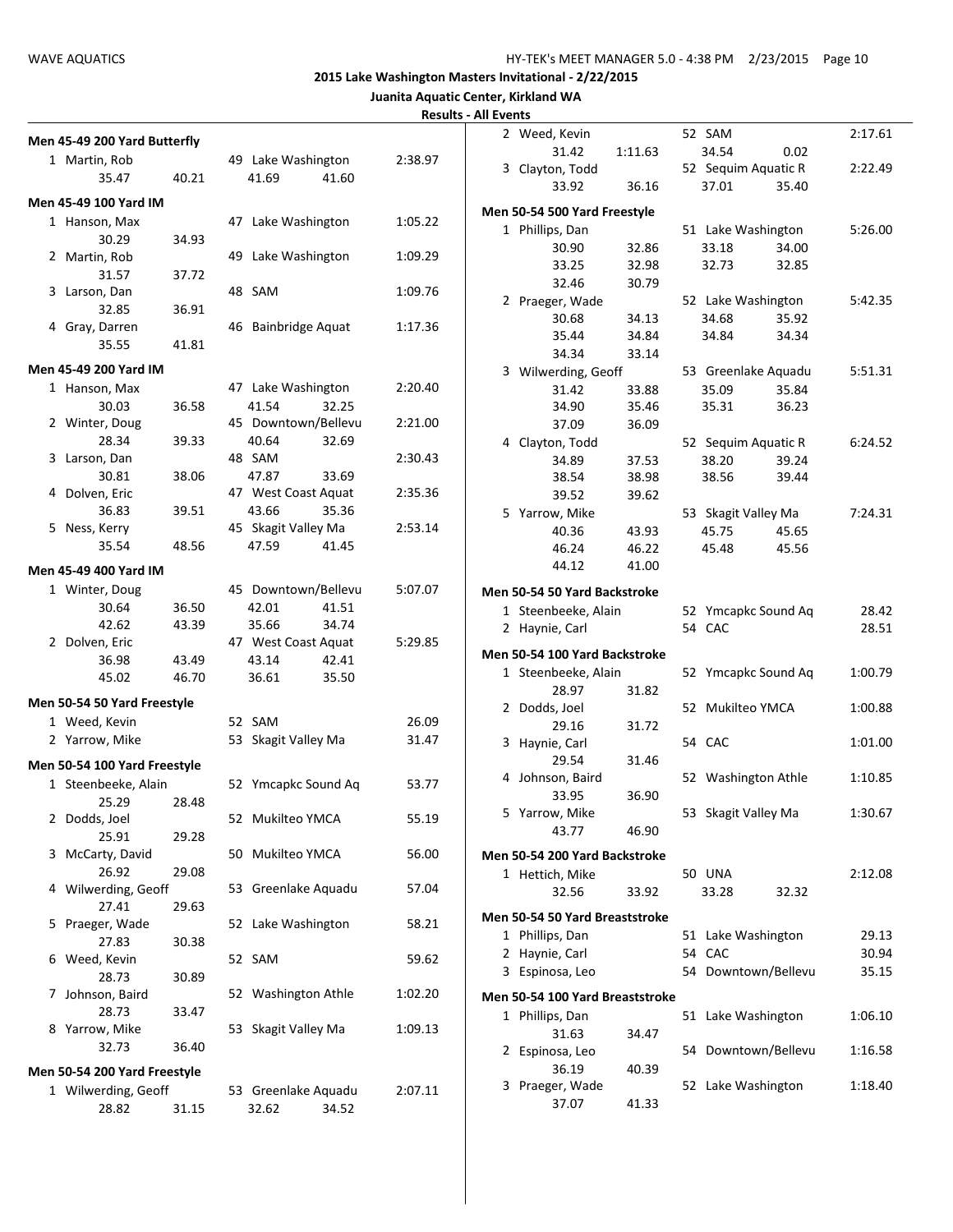| <b>Results - All Events</b> |
|-----------------------------|
|-----------------------------|

|                                 |       |                     |         | HESUILS - MILLYCHLS |                                 |       |                     |         |
|---------------------------------|-------|---------------------|---------|---------------------|---------------------------------|-------|---------------------|---------|
| Men 50-54 200 Yard Breaststroke |       |                     |         |                     | 6 Bittner, Matthew              |       | 55 UC36             | 1:18.74 |
| 1 Espinosa, Leo                 |       | 54 Downtown/Bellevu | 2:48.73 |                     | 37.26                           | 41.48 |                     |         |
| 38.37                           | 42.49 | 43.52<br>44.35      |         |                     | Men 55-59 200 Yard Freestyle    |       |                     |         |
|                                 |       |                     |         |                     | 1 Linn, Joe                     |       | 57 UC36             | 2:23.22 |
| Men 50-54 50 Yard Butterfly     |       |                     |         |                     | 32.97                           | 36.05 | 37.09<br>37.11      |         |
| 1 Wilwerding, Geoff             |       | 53 Greenlake Aquadu | 29.26   |                     | 2 Keller, John                  |       | 58 Sequim Aquatic R | 2:30.60 |
| 2 Johnson, Baird                |       | 52 Washington Athle | 31.19   |                     | 33.49                           | 39.51 | 41.48<br>36.12      |         |
| Men 50-54 100 Yard Butterfly    |       |                     |         |                     |                                 |       |                     |         |
| 1 McCarty, David                |       | 50 Mukilteo YMCA    | 1:04.63 |                     | Men 55-59 500 Yard Freestyle    |       |                     |         |
| 30.86                           | 33.77 |                     |         |                     | 1 Durban, Lars                  |       | 57 SAM              | 5:52.36 |
| 2 Johnson, Baird                |       | 52 Washington Athle | 1:16.71 |                     | 31.33                           | 34.42 | 36.08<br>35.95      |         |
| 33.28                           | 43.43 |                     |         |                     | 36.23                           | 36.23 | 35.84<br>36.35      |         |
|                                 |       |                     |         |                     | 35.60                           | 34.33 |                     |         |
| <b>Men 50-54 100 Yard IM</b>    |       |                     |         |                     | 2 Howell, Richard               |       | 55 Oregon Masters   | 6:08.61 |
| 1 Phillips, Dan                 |       | 51 Lake Washington  | 59.32   |                     | 31.69                           | 35.33 | 37.02<br>37.25      |         |
| 27.78                           | 31.54 |                     |         |                     | 37.90                           | 38.04 | 38.49<br>38.48      |         |
| 2 Hettich, Mike                 |       | <b>50 UNA</b>       | 59.87   |                     | 39.05                           | 35.36 |                     |         |
| 27.61                           | 32.26 |                     |         |                     | Men 55-59 50 Yard Backstroke    |       |                     |         |
| 3 Steenbeeke, Alain             |       | 52 Ymcapkc Sound Aq | 1:01.80 |                     | 1 Fritschen, Tom                |       | 59 SAM              | 37.46   |
| 28.18                           | 33.62 |                     |         |                     |                                 |       |                     |         |
| 4 Haynie, Carl                  |       | 54 CAC              | 1:02.45 |                     | Men 55-59 100 Yard Backstroke   |       |                     |         |
| 28.77                           | 33.68 |                     |         |                     | 1 Fritschen, Tom                |       | 59 SAM              | 1:23.76 |
| 5 Johnson, Baird                |       | 52 Washington Athle | 1:10.77 |                     | 40.43                           | 43.33 |                     |         |
| 31.79                           | 38.98 |                     |         |                     | 2 Goodlin, Tom                  |       | 55 Bainbridge Aquat | 1:24.93 |
| 6 Clayton, Todd                 |       | 52 Sequim Aquatic R | 1:16.02 |                     | 41.54                           | 43.39 |                     |         |
| 35.76                           | 40.26 |                     |         |                     | Men 55-59 50 Yard Breaststroke  |       |                     |         |
| 7 Yarrow, Mike<br>49.48         | 57.71 | 53 Skagit Valley Ma | 1:47.19 |                     | 1 Howell, Richard               |       | 55 Oregon Masters   | 31.27   |
|                                 |       |                     |         |                     | Men 55-59 100 Yard Breaststroke |       |                     |         |
| Men 50-54 200 Yard IM           |       |                     |         |                     |                                 |       |                     |         |
| 1 Phillips, Dan                 |       | 51 Lake Washington  | 2:11.79 |                     | 1 Goodlin, Tom                  |       | 55 Bainbridge Aquat | 1:24.08 |
| 29.61                           | 34.85 | 37.51<br>29.82      |         |                     | 39.27                           | 44.81 | 55 Orca Swim Club   | 1:30.82 |
| 2 Hettich, Mike                 |       | <b>50 UNA</b>       | 2:14.15 |                     | 2 Sonoda, Rod<br>43.71          | 47.11 |                     |         |
| 29.12                           | 35.46 | 39.26<br>30.31      |         |                     |                                 |       |                     |         |
| Men 50-54 400 Yard IM           |       |                     |         |                     | Men 55-59 200 Yard Breaststroke |       |                     |         |
| 1 McCarty, David                |       | 50 Mukilteo YMCA    | 5:06.53 |                     | 1 Howell, Richard               |       | 55 Oregon Masters   | 2:35.26 |
| 34.38                           | 38.02 | 39.29<br>38.99      |         |                     | 34.31                           | 39.81 | 41.26<br>39.88      |         |
| 43.63                           | 42.95 | 34.86<br>34.41      |         |                     | Men 55-59 50 Yard Butterfly     |       |                     |         |
|                                 |       |                     |         |                     | 1 Stack, Ned                    |       | 55 UC36             | 26.85   |
| Men 55-59 50 Yard Freestyle     |       |                     |         |                     | 2 Brown, David                  |       | 57 UNA              | 29.52   |
| 1 Kegley, Dale                  |       | 59 Walla Walla Mast | 26.09   |                     | 3 Keller, John                  |       | 58 Sequim Aquatic R | 32.08   |
| 2 Linn, Joe                     |       | 57 UC36             | 26.60   |                     | 4 Sonoda, Rod                   |       | 55 Orca Swim Club   | 36.82   |
| 3 Brown, David                  |       | 57 UNA              | 26.83   |                     |                                 |       |                     |         |
| 4 Keller, John                  |       | 58 Sequim Aquatic R | 27.62   |                     | Men 55-59 100 Yard Butterfly    |       |                     |         |
| 5 Bittner, Matthew              |       | 55 UC36             | 32.26   |                     | 1 Durban, Lars                  |       | 57 SAM              | 1:07.05 |
| Men 55-59 100 Yard Freestyle    |       |                     |         |                     | 30.44                           | 36.61 |                     |         |
| 1 Stack, Ned                    |       | 55 UC36             | 55.94   |                     | 2 Howell, Richard               |       | 55 Oregon Masters   | 1:09.95 |
| 27.36                           | 28.58 |                     |         |                     | 31.85                           | 38.10 |                     |         |
| 2 Kegley, Dale                  |       | 59 Walla Walla Mast | 59.64   |                     | Men 55-59 100 Yard IM           |       |                     |         |
| 28.48                           | 31.16 |                     |         |                     | 1 Brown, David                  |       | 57 UNA              | 1:09.69 |
| 3 Linn, Joe                     |       | 57 UC36             | 1:00.41 |                     | 31.86                           | 37.83 |                     |         |
| 28.29                           | 32.12 |                     |         |                     | 2 Goodlin, Tom                  |       | 55 Bainbridge Aquat | 1:16.67 |
| 4 Keller, John                  |       | 58 Sequim Aquatic R | 1:03.02 |                     | 35.68                           | 40.99 |                     |         |
| 30.07                           | 32.95 |                     |         |                     | 3 Sonoda, Rod                   |       | 55 Orca Swim Club   | 1:26.08 |
| 5 Goodlin, Tom                  |       | 55 Bainbridge Aquat | 1:07.79 |                     | 42.36                           | 43.72 |                     |         |
| 30.94                           | 36.85 |                     |         |                     |                                 |       |                     |         |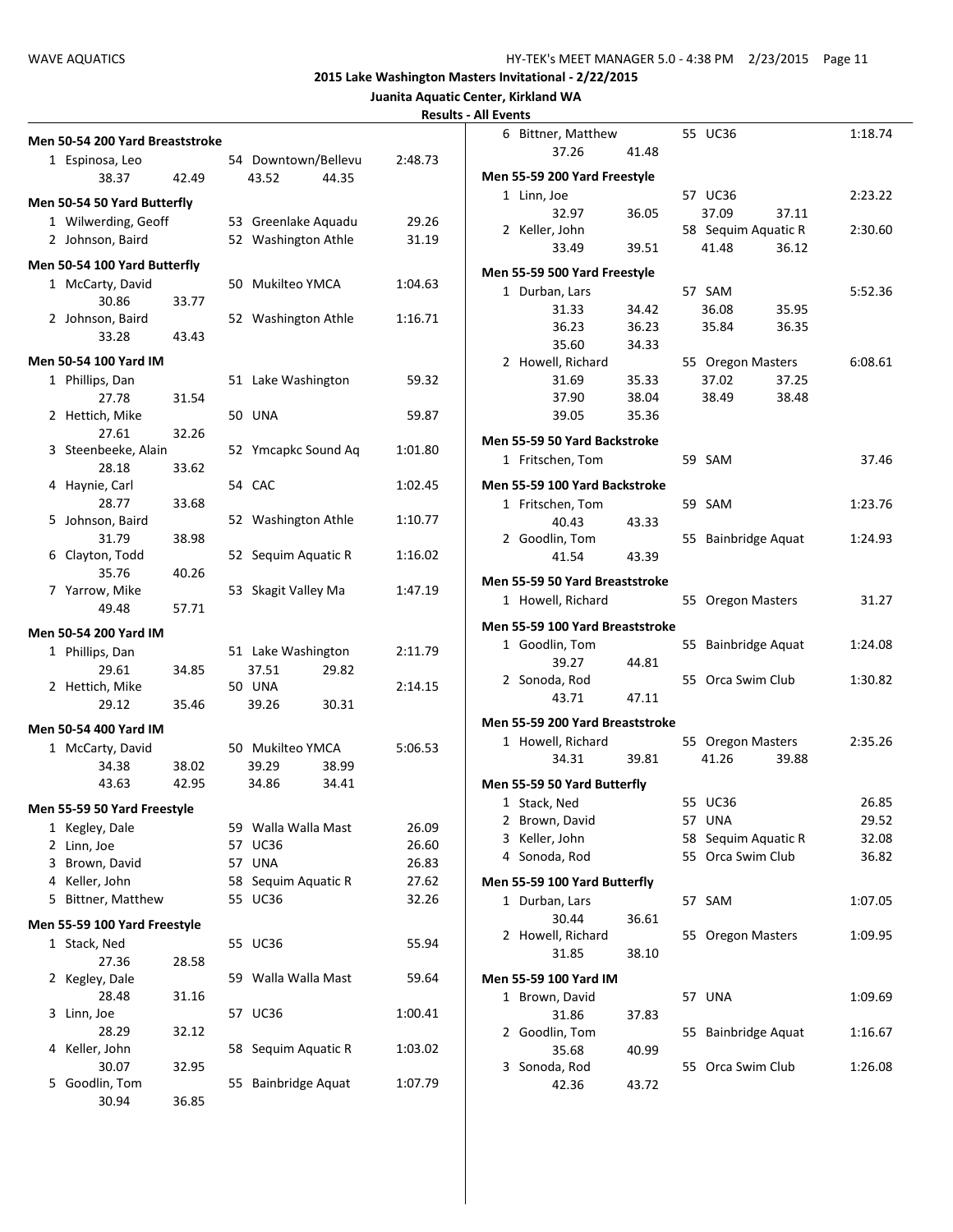| 45.04                           | 55 Bainbridge Aquat                                                                                                                                                                                                                                                                                        | 2:49.26                                            | Men 60-64 400 Yard IM<br>1 Colella, Rick                                                                                                                                                                                                                                                                                                                                                                                                                                                                                                                                                               |                                                                                                                                                                                                                                                                                                                                                                                                                                                                                                          | 63 Lake Washington                                                                                                                                                                                                                                                                                                                                                                                           | 4:42.80                                                                                                                                                                                                                                                                                                                                                                                                                                                                                                                                         |
|---------------------------------|------------------------------------------------------------------------------------------------------------------------------------------------------------------------------------------------------------------------------------------------------------------------------------------------------------|----------------------------------------------------|--------------------------------------------------------------------------------------------------------------------------------------------------------------------------------------------------------------------------------------------------------------------------------------------------------------------------------------------------------------------------------------------------------------------------------------------------------------------------------------------------------------------------------------------------------------------------------------------------------|----------------------------------------------------------------------------------------------------------------------------------------------------------------------------------------------------------------------------------------------------------------------------------------------------------------------------------------------------------------------------------------------------------------------------------------------------------------------------------------------------------|--------------------------------------------------------------------------------------------------------------------------------------------------------------------------------------------------------------------------------------------------------------------------------------------------------------------------------------------------------------------------------------------------------------|-------------------------------------------------------------------------------------------------------------------------------------------------------------------------------------------------------------------------------------------------------------------------------------------------------------------------------------------------------------------------------------------------------------------------------------------------------------------------------------------------------------------------------------------------|
|                                 |                                                                                                                                                                                                                                                                                                            |                                                    |                                                                                                                                                                                                                                                                                                                                                                                                                                                                                                                                                                                                        |                                                                                                                                                                                                                                                                                                                                                                                                                                                                                                          |                                                                                                                                                                                                                                                                                                                                                                                                              |                                                                                                                                                                                                                                                                                                                                                                                                                                                                                                                                                 |
|                                 |                                                                                                                                                                                                                                                                                                            |                                                    |                                                                                                                                                                                                                                                                                                                                                                                                                                                                                                                                                                                                        |                                                                                                                                                                                                                                                                                                                                                                                                                                                                                                          |                                                                                                                                                                                                                                                                                                                                                                                                              |                                                                                                                                                                                                                                                                                                                                                                                                                                                                                                                                                 |
|                                 | 48.41                                                                                                                                                                                                                                                                                                      | 39.45                                              | 29.41                                                                                                                                                                                                                                                                                                                                                                                                                                                                                                                                                                                                  | 33.29                                                                                                                                                                                                                                                                                                                                                                                                                                                                                                    | 38.26<br>37.57                                                                                                                                                                                                                                                                                                                                                                                               |                                                                                                                                                                                                                                                                                                                                                                                                                                                                                                                                                 |
| Men 60-64 50 Yard Freestyle     |                                                                                                                                                                                                                                                                                                            |                                                    | 38.24                                                                                                                                                                                                                                                                                                                                                                                                                                                                                                                                                                                                  | 39.49                                                                                                                                                                                                                                                                                                                                                                                                                                                                                                    | 32.70<br>33.84                                                                                                                                                                                                                                                                                                                                                                                               |                                                                                                                                                                                                                                                                                                                                                                                                                                                                                                                                                 |
|                                 |                                                                                                                                                                                                                                                                                                            | 26.13                                              |                                                                                                                                                                                                                                                                                                                                                                                                                                                                                                                                                                                                        |                                                                                                                                                                                                                                                                                                                                                                                                                                                                                                          |                                                                                                                                                                                                                                                                                                                                                                                                              |                                                                                                                                                                                                                                                                                                                                                                                                                                                                                                                                                 |
|                                 |                                                                                                                                                                                                                                                                                                            |                                                    |                                                                                                                                                                                                                                                                                                                                                                                                                                                                                                                                                                                                        |                                                                                                                                                                                                                                                                                                                                                                                                                                                                                                          |                                                                                                                                                                                                                                                                                                                                                                                                              | 26.87                                                                                                                                                                                                                                                                                                                                                                                                                                                                                                                                           |
|                                 |                                                                                                                                                                                                                                                                                                            |                                                    |                                                                                                                                                                                                                                                                                                                                                                                                                                                                                                                                                                                                        |                                                                                                                                                                                                                                                                                                                                                                                                                                                                                                          |                                                                                                                                                                                                                                                                                                                                                                                                              | 30.45                                                                                                                                                                                                                                                                                                                                                                                                                                                                                                                                           |
|                                 |                                                                                                                                                                                                                                                                                                            |                                                    |                                                                                                                                                                                                                                                                                                                                                                                                                                                                                                                                                                                                        |                                                                                                                                                                                                                                                                                                                                                                                                                                                                                                          |                                                                                                                                                                                                                                                                                                                                                                                                              | 34.14                                                                                                                                                                                                                                                                                                                                                                                                                                                                                                                                           |
|                                 |                                                                                                                                                                                                                                                                                                            |                                                    |                                                                                                                                                                                                                                                                                                                                                                                                                                                                                                                                                                                                        |                                                                                                                                                                                                                                                                                                                                                                                                                                                                                                          |                                                                                                                                                                                                                                                                                                                                                                                                              |                                                                                                                                                                                                                                                                                                                                                                                                                                                                                                                                                 |
|                                 |                                                                                                                                                                                                                                                                                                            |                                                    |                                                                                                                                                                                                                                                                                                                                                                                                                                                                                                                                                                                                        |                                                                                                                                                                                                                                                                                                                                                                                                                                                                                                          |                                                                                                                                                                                                                                                                                                                                                                                                              |                                                                                                                                                                                                                                                                                                                                                                                                                                                                                                                                                 |
|                                 |                                                                                                                                                                                                                                                                                                            |                                                    |                                                                                                                                                                                                                                                                                                                                                                                                                                                                                                                                                                                                        |                                                                                                                                                                                                                                                                                                                                                                                                                                                                                                          |                                                                                                                                                                                                                                                                                                                                                                                                              | 1:00.91                                                                                                                                                                                                                                                                                                                                                                                                                                                                                                                                         |
|                                 |                                                                                                                                                                                                                                                                                                            |                                                    |                                                                                                                                                                                                                                                                                                                                                                                                                                                                                                                                                                                                        |                                                                                                                                                                                                                                                                                                                                                                                                                                                                                                          |                                                                                                                                                                                                                                                                                                                                                                                                              | 1:01.74                                                                                                                                                                                                                                                                                                                                                                                                                                                                                                                                         |
|                                 |                                                                                                                                                                                                                                                                                                            |                                                    |                                                                                                                                                                                                                                                                                                                                                                                                                                                                                                                                                                                                        |                                                                                                                                                                                                                                                                                                                                                                                                                                                                                                          |                                                                                                                                                                                                                                                                                                                                                                                                              |                                                                                                                                                                                                                                                                                                                                                                                                                                                                                                                                                 |
|                                 |                                                                                                                                                                                                                                                                                                            |                                                    |                                                                                                                                                                                                                                                                                                                                                                                                                                                                                                                                                                                                        |                                                                                                                                                                                                                                                                                                                                                                                                                                                                                                          |                                                                                                                                                                                                                                                                                                                                                                                                              | 1:18.53                                                                                                                                                                                                                                                                                                                                                                                                                                                                                                                                         |
|                                 |                                                                                                                                                                                                                                                                                                            |                                                    |                                                                                                                                                                                                                                                                                                                                                                                                                                                                                                                                                                                                        |                                                                                                                                                                                                                                                                                                                                                                                                                                                                                                          |                                                                                                                                                                                                                                                                                                                                                                                                              |                                                                                                                                                                                                                                                                                                                                                                                                                                                                                                                                                 |
|                                 |                                                                                                                                                                                                                                                                                                            |                                                    |                                                                                                                                                                                                                                                                                                                                                                                                                                                                                                                                                                                                        |                                                                                                                                                                                                                                                                                                                                                                                                                                                                                                          |                                                                                                                                                                                                                                                                                                                                                                                                              |                                                                                                                                                                                                                                                                                                                                                                                                                                                                                                                                                 |
|                                 |                                                                                                                                                                                                                                                                                                            |                                                    |                                                                                                                                                                                                                                                                                                                                                                                                                                                                                                                                                                                                        |                                                                                                                                                                                                                                                                                                                                                                                                                                                                                                          |                                                                                                                                                                                                                                                                                                                                                                                                              |                                                                                                                                                                                                                                                                                                                                                                                                                                                                                                                                                 |
|                                 |                                                                                                                                                                                                                                                                                                            |                                                    |                                                                                                                                                                                                                                                                                                                                                                                                                                                                                                                                                                                                        |                                                                                                                                                                                                                                                                                                                                                                                                                                                                                                          |                                                                                                                                                                                                                                                                                                                                                                                                              | 2:20.71                                                                                                                                                                                                                                                                                                                                                                                                                                                                                                                                         |
| Men 60-64 500 Yard Freestyle    |                                                                                                                                                                                                                                                                                                            |                                                    |                                                                                                                                                                                                                                                                                                                                                                                                                                                                                                                                                                                                        |                                                                                                                                                                                                                                                                                                                                                                                                                                                                                                          |                                                                                                                                                                                                                                                                                                                                                                                                              | 3:13.11                                                                                                                                                                                                                                                                                                                                                                                                                                                                                                                                         |
|                                 |                                                                                                                                                                                                                                                                                                            | 6:20.72                                            |                                                                                                                                                                                                                                                                                                                                                                                                                                                                                                                                                                                                        |                                                                                                                                                                                                                                                                                                                                                                                                                                                                                                          |                                                                                                                                                                                                                                                                                                                                                                                                              |                                                                                                                                                                                                                                                                                                                                                                                                                                                                                                                                                 |
| 38.52                           | 39.46                                                                                                                                                                                                                                                                                                      |                                                    |                                                                                                                                                                                                                                                                                                                                                                                                                                                                                                                                                                                                        |                                                                                                                                                                                                                                                                                                                                                                                                                                                                                                          |                                                                                                                                                                                                                                                                                                                                                                                                              |                                                                                                                                                                                                                                                                                                                                                                                                                                                                                                                                                 |
| 38.82                           | 38.64                                                                                                                                                                                                                                                                                                      |                                                    |                                                                                                                                                                                                                                                                                                                                                                                                                                                                                                                                                                                                        |                                                                                                                                                                                                                                                                                                                                                                                                                                                                                                          |                                                                                                                                                                                                                                                                                                                                                                                                              |                                                                                                                                                                                                                                                                                                                                                                                                                                                                                                                                                 |
|                                 |                                                                                                                                                                                                                                                                                                            |                                                    | 1 Lane, Homer                                                                                                                                                                                                                                                                                                                                                                                                                                                                                                                                                                                          |                                                                                                                                                                                                                                                                                                                                                                                                                                                                                                          |                                                                                                                                                                                                                                                                                                                                                                                                              | 33.80                                                                                                                                                                                                                                                                                                                                                                                                                                                                                                                                           |
|                                 |                                                                                                                                                                                                                                                                                                            |                                                    |                                                                                                                                                                                                                                                                                                                                                                                                                                                                                                                                                                                                        |                                                                                                                                                                                                                                                                                                                                                                                                                                                                                                          |                                                                                                                                                                                                                                                                                                                                                                                                              | 36.62                                                                                                                                                                                                                                                                                                                                                                                                                                                                                                                                           |
|                                 |                                                                                                                                                                                                                                                                                                            |                                                    |                                                                                                                                                                                                                                                                                                                                                                                                                                                                                                                                                                                                        |                                                                                                                                                                                                                                                                                                                                                                                                                                                                                                          |                                                                                                                                                                                                                                                                                                                                                                                                              |                                                                                                                                                                                                                                                                                                                                                                                                                                                                                                                                                 |
|                                 |                                                                                                                                                                                                                                                                                                            |                                                    |                                                                                                                                                                                                                                                                                                                                                                                                                                                                                                                                                                                                        |                                                                                                                                                                                                                                                                                                                                                                                                                                                                                                          |                                                                                                                                                                                                                                                                                                                                                                                                              | 2:53.43                                                                                                                                                                                                                                                                                                                                                                                                                                                                                                                                         |
|                                 |                                                                                                                                                                                                                                                                                                            |                                                    | 40.93                                                                                                                                                                                                                                                                                                                                                                                                                                                                                                                                                                                                  | 43.48                                                                                                                                                                                                                                                                                                                                                                                                                                                                                                    | 44.41<br>44.61                                                                                                                                                                                                                                                                                                                                                                                               |                                                                                                                                                                                                                                                                                                                                                                                                                                                                                                                                                 |
|                                 |                                                                                                                                                                                                                                                                                                            |                                                    | --- Walker, Thomas                                                                                                                                                                                                                                                                                                                                                                                                                                                                                                                                                                                     |                                                                                                                                                                                                                                                                                                                                                                                                                                                                                                          |                                                                                                                                                                                                                                                                                                                                                                                                              | DQ                                                                                                                                                                                                                                                                                                                                                                                                                                                                                                                                              |
|                                 |                                                                                                                                                                                                                                                                                                            |                                                    | 59.22                                                                                                                                                                                                                                                                                                                                                                                                                                                                                                                                                                                                  |                                                                                                                                                                                                                                                                                                                                                                                                                                                                                                          | 1:05.06<br>1:00.88                                                                                                                                                                                                                                                                                                                                                                                           |                                                                                                                                                                                                                                                                                                                                                                                                                                                                                                                                                 |
|                                 |                                                                                                                                                                                                                                                                                                            |                                                    |                                                                                                                                                                                                                                                                                                                                                                                                                                                                                                                                                                                                        |                                                                                                                                                                                                                                                                                                                                                                                                                                                                                                          |                                                                                                                                                                                                                                                                                                                                                                                                              |                                                                                                                                                                                                                                                                                                                                                                                                                                                                                                                                                 |
|                                 |                                                                                                                                                                                                                                                                                                            |                                                    |                                                                                                                                                                                                                                                                                                                                                                                                                                                                                                                                                                                                        |                                                                                                                                                                                                                                                                                                                                                                                                                                                                                                          |                                                                                                                                                                                                                                                                                                                                                                                                              | 35.03                                                                                                                                                                                                                                                                                                                                                                                                                                                                                                                                           |
|                                 |                                                                                                                                                                                                                                                                                                            |                                                    |                                                                                                                                                                                                                                                                                                                                                                                                                                                                                                                                                                                                        |                                                                                                                                                                                                                                                                                                                                                                                                                                                                                                          |                                                                                                                                                                                                                                                                                                                                                                                                              | 38.98                                                                                                                                                                                                                                                                                                                                                                                                                                                                                                                                           |
|                                 |                                                                                                                                                                                                                                                                                                            |                                                    |                                                                                                                                                                                                                                                                                                                                                                                                                                                                                                                                                                                                        |                                                                                                                                                                                                                                                                                                                                                                                                                                                                                                          |                                                                                                                                                                                                                                                                                                                                                                                                              |                                                                                                                                                                                                                                                                                                                                                                                                                                                                                                                                                 |
| Men 60-64 100 Yard Backstroke   |                                                                                                                                                                                                                                                                                                            |                                                    |                                                                                                                                                                                                                                                                                                                                                                                                                                                                                                                                                                                                        |                                                                                                                                                                                                                                                                                                                                                                                                                                                                                                          |                                                                                                                                                                                                                                                                                                                                                                                                              |                                                                                                                                                                                                                                                                                                                                                                                                                                                                                                                                                 |
|                                 |                                                                                                                                                                                                                                                                                                            | 1:13.91                                            |                                                                                                                                                                                                                                                                                                                                                                                                                                                                                                                                                                                                        |                                                                                                                                                                                                                                                                                                                                                                                                                                                                                                          |                                                                                                                                                                                                                                                                                                                                                                                                              | 1:19.48                                                                                                                                                                                                                                                                                                                                                                                                                                                                                                                                         |
| 36.94                           |                                                                                                                                                                                                                                                                                                            |                                                    |                                                                                                                                                                                                                                                                                                                                                                                                                                                                                                                                                                                                        |                                                                                                                                                                                                                                                                                                                                                                                                                                                                                                          |                                                                                                                                                                                                                                                                                                                                                                                                              | 1:31.57                                                                                                                                                                                                                                                                                                                                                                                                                                                                                                                                         |
|                                 |                                                                                                                                                                                                                                                                                                            |                                                    |                                                                                                                                                                                                                                                                                                                                                                                                                                                                                                                                                                                                        |                                                                                                                                                                                                                                                                                                                                                                                                                                                                                                          |                                                                                                                                                                                                                                                                                                                                                                                                              |                                                                                                                                                                                                                                                                                                                                                                                                                                                                                                                                                 |
|                                 |                                                                                                                                                                                                                                                                                                            |                                                    |                                                                                                                                                                                                                                                                                                                                                                                                                                                                                                                                                                                                        |                                                                                                                                                                                                                                                                                                                                                                                                                                                                                                          |                                                                                                                                                                                                                                                                                                                                                                                                              | 2:09.15                                                                                                                                                                                                                                                                                                                                                                                                                                                                                                                                         |
|                                 |                                                                                                                                                                                                                                                                                                            |                                                    |                                                                                                                                                                                                                                                                                                                                                                                                                                                                                                                                                                                                        |                                                                                                                                                                                                                                                                                                                                                                                                                                                                                                          |                                                                                                                                                                                                                                                                                                                                                                                                              |                                                                                                                                                                                                                                                                                                                                                                                                                                                                                                                                                 |
|                                 |                                                                                                                                                                                                                                                                                                            |                                                    |                                                                                                                                                                                                                                                                                                                                                                                                                                                                                                                                                                                                        |                                                                                                                                                                                                                                                                                                                                                                                                                                                                                                          |                                                                                                                                                                                                                                                                                                                                                                                                              |                                                                                                                                                                                                                                                                                                                                                                                                                                                                                                                                                 |
|                                 |                                                                                                                                                                                                                                                                                                            |                                                    |                                                                                                                                                                                                                                                                                                                                                                                                                                                                                                                                                                                                        |                                                                                                                                                                                                                                                                                                                                                                                                                                                                                                          |                                                                                                                                                                                                                                                                                                                                                                                                              |                                                                                                                                                                                                                                                                                                                                                                                                                                                                                                                                                 |
|                                 |                                                                                                                                                                                                                                                                                                            |                                                    |                                                                                                                                                                                                                                                                                                                                                                                                                                                                                                                                                                                                        |                                                                                                                                                                                                                                                                                                                                                                                                                                                                                                          |                                                                                                                                                                                                                                                                                                                                                                                                              | 2:52.69                                                                                                                                                                                                                                                                                                                                                                                                                                                                                                                                         |
| Men 60-64 100 Yard Breaststroke |                                                                                                                                                                                                                                                                                                            |                                                    |                                                                                                                                                                                                                                                                                                                                                                                                                                                                                                                                                                                                        |                                                                                                                                                                                                                                                                                                                                                                                                                                                                                                          |                                                                                                                                                                                                                                                                                                                                                                                                              | 4:33.99                                                                                                                                                                                                                                                                                                                                                                                                                                                                                                                                         |
|                                 |                                                                                                                                                                                                                                                                                                            | 1:06.08                                            |                                                                                                                                                                                                                                                                                                                                                                                                                                                                                                                                                                                                        |                                                                                                                                                                                                                                                                                                                                                                                                                                                                                                          |                                                                                                                                                                                                                                                                                                                                                                                                              |                                                                                                                                                                                                                                                                                                                                                                                                                                                                                                                                                 |
| 35.17                           |                                                                                                                                                                                                                                                                                                            |                                                    |                                                                                                                                                                                                                                                                                                                                                                                                                                                                                                                                                                                                        |                                                                                                                                                                                                                                                                                                                                                                                                                                                                                                          |                                                                                                                                                                                                                                                                                                                                                                                                              |                                                                                                                                                                                                                                                                                                                                                                                                                                                                                                                                                 |
|                                 |                                                                                                                                                                                                                                                                                                            |                                                    |                                                                                                                                                                                                                                                                                                                                                                                                                                                                                                                                                                                                        |                                                                                                                                                                                                                                                                                                                                                                                                                                                                                                          |                                                                                                                                                                                                                                                                                                                                                                                                              |                                                                                                                                                                                                                                                                                                                                                                                                                                                                                                                                                 |
|                                 |                                                                                                                                                                                                                                                                                                            |                                                    |                                                                                                                                                                                                                                                                                                                                                                                                                                                                                                                                                                                                        |                                                                                                                                                                                                                                                                                                                                                                                                                                                                                                          |                                                                                                                                                                                                                                                                                                                                                                                                              | 29.79                                                                                                                                                                                                                                                                                                                                                                                                                                                                                                                                           |
|                                 |                                                                                                                                                                                                                                                                                                            |                                                    |                                                                                                                                                                                                                                                                                                                                                                                                                                                                                                                                                                                                        |                                                                                                                                                                                                                                                                                                                                                                                                                                                                                                          |                                                                                                                                                                                                                                                                                                                                                                                                              | 38.46                                                                                                                                                                                                                                                                                                                                                                                                                                                                                                                                           |
|                                 |                                                                                                                                                                                                                                                                                                            |                                                    |                                                                                                                                                                                                                                                                                                                                                                                                                                                                                                                                                                                                        |                                                                                                                                                                                                                                                                                                                                                                                                                                                                                                          |                                                                                                                                                                                                                                                                                                                                                                                                              | 42.23                                                                                                                                                                                                                                                                                                                                                                                                                                                                                                                                           |
|                                 |                                                                                                                                                                                                                                                                                                            |                                                    | Men 65-69 100 Yard Butterfly                                                                                                                                                                                                                                                                                                                                                                                                                                                                                                                                                                           |                                                                                                                                                                                                                                                                                                                                                                                                                                                                                                          |                                                                                                                                                                                                                                                                                                                                                                                                              |                                                                                                                                                                                                                                                                                                                                                                                                                                                                                                                                                 |
| 31.47                           |                                                                                                                                                                                                                                                                                                            |                                                    |                                                                                                                                                                                                                                                                                                                                                                                                                                                                                                                                                                                                        |                                                                                                                                                                                                                                                                                                                                                                                                                                                                                                          |                                                                                                                                                                                                                                                                                                                                                                                                              |                                                                                                                                                                                                                                                                                                                                                                                                                                                                                                                                                 |
|                                 |                                                                                                                                                                                                                                                                                                            |                                                    | 1 Wright, Larry                                                                                                                                                                                                                                                                                                                                                                                                                                                                                                                                                                                        |                                                                                                                                                                                                                                                                                                                                                                                                                                                                                                          | 66 Downtown/Bellevu                                                                                                                                                                                                                                                                                                                                                                                          | 1:13.76                                                                                                                                                                                                                                                                                                                                                                                                                                                                                                                                         |
|                                 | Men 60-64 100 Yard Freestyle<br>30.50<br>34.17<br>35.81<br>Men 60-64 200 Yard Freestyle<br>34.08<br>34.68<br>39.25<br>40.80<br>38.60<br>39.43<br>45.87<br>43.88<br>Men 60-64 50 Yard Backstroke<br>Men 60-64 200 Yard Backstroke<br>39.96<br>Men 60-64 50 Yard Breaststroke<br>Men 60-64 50 Yard Butterfly | 34.94<br>40.33<br>39.59<br>42.78<br>47.04<br>40.01 | 62 Skagit Valley Ma<br>29.28<br>63 Bainbridge Aquat<br>61 Skagit Valley Ma<br>29.87<br>62 Skagit Valley Ma<br>58.49<br>1:04.55<br>63 Bainbridge Aquat<br>61 Skagit Valley Ma<br>1:09.52<br>62 Skagit Valley Ma<br>2:13.52<br>34.31<br>64 Mercer Island Re<br>39.31<br>38.14<br>6:33.37<br>63 Bainbridge Aquat<br>40.46<br>40.90<br>61 Skagit Valley Ma<br>DQ<br>43.42<br>47.35<br>64 Mercer Island Re<br>34.73<br>64 Mercer Island Re<br>64 Mercer Island Re<br>2:36.96<br>38.35<br>63 Lake Washington<br>29.93<br>63 Lake Washington<br>62 Skagit Valley Ma<br>33.36<br>63 Lake Washington<br>1:00.48 | 1 Lane, Homer<br>2 Voegtlen, Barney<br>3 Robinson, James<br>1 Lane, Homer<br>28.84<br>2 Wright, Larry<br>29.21<br>3 Robinson, James<br>36.93<br>1 Lane, Homer<br>32.78<br>2 Robinson, James<br>41.44<br>2 Voegtlen, Barney<br>1 Brown, Paul<br>1 Peterson, Steve<br>2 Voegtlen, Barney<br>1 Peterson, Steve<br>37.31<br>2 Brown, Paul<br>42.75<br>3 Walker, Thomas<br>1:01.50<br>1 Peterson, Steve<br>39.32<br>2 Walker, Thomas<br>1:02.55<br>1 Wright, Larry<br>2 Voegtlen, Barney<br>3 Robinson, James | Men 65-69 50 Yard Freestyle<br>Men 65-69 100 Yard Freestyle<br>32.07<br>32.53<br>41.60<br>Men 65-69 200 Yard Freestyle<br>35.66<br>48.17<br>Men 65-69 50 Yard Backstroke<br>Men 65-69 200 Yard Backstroke<br>1:03.30<br>Men 65-69 50 Yard Breaststroke<br>Men 65-69 100 Yard Breaststroke<br>42.17<br>48.82<br>1:07.65<br>Men 65-69 200 Yard Breaststroke<br>44.71<br>1:10.61<br>Men 65-69 50 Yard Butterfly | 65 Queen Anne Swim<br>65 Bainbridge Aquat<br>65 Orca Swim Club<br>65 Queen Anne Swim<br>66 Downtown/Bellevu<br>65 Orca Swim Club<br>65 Queen Anne Swim<br>36.87<br>35.40<br>65 Orca Swim Club<br>51.81<br>51.69<br>65 Queen Anne Swim<br>65 Bainbridge Aquat<br>66 Vashon Island Ro<br>67 CAC<br>68 Ymcapkc Sound Aq<br>65 Bainbridge Aquat<br>68 Ymcapkc Sound Aq<br>66 Vashon Island Ro<br>67 CAC<br>68 Ymcapkc Sound Aq<br>45.38<br>43.28<br>67 CAC<br>1:08.41<br>1:12.42<br>66 Downtown/Bellevu<br>65 Bainbridge Aquat<br>65 Orca Swim Club |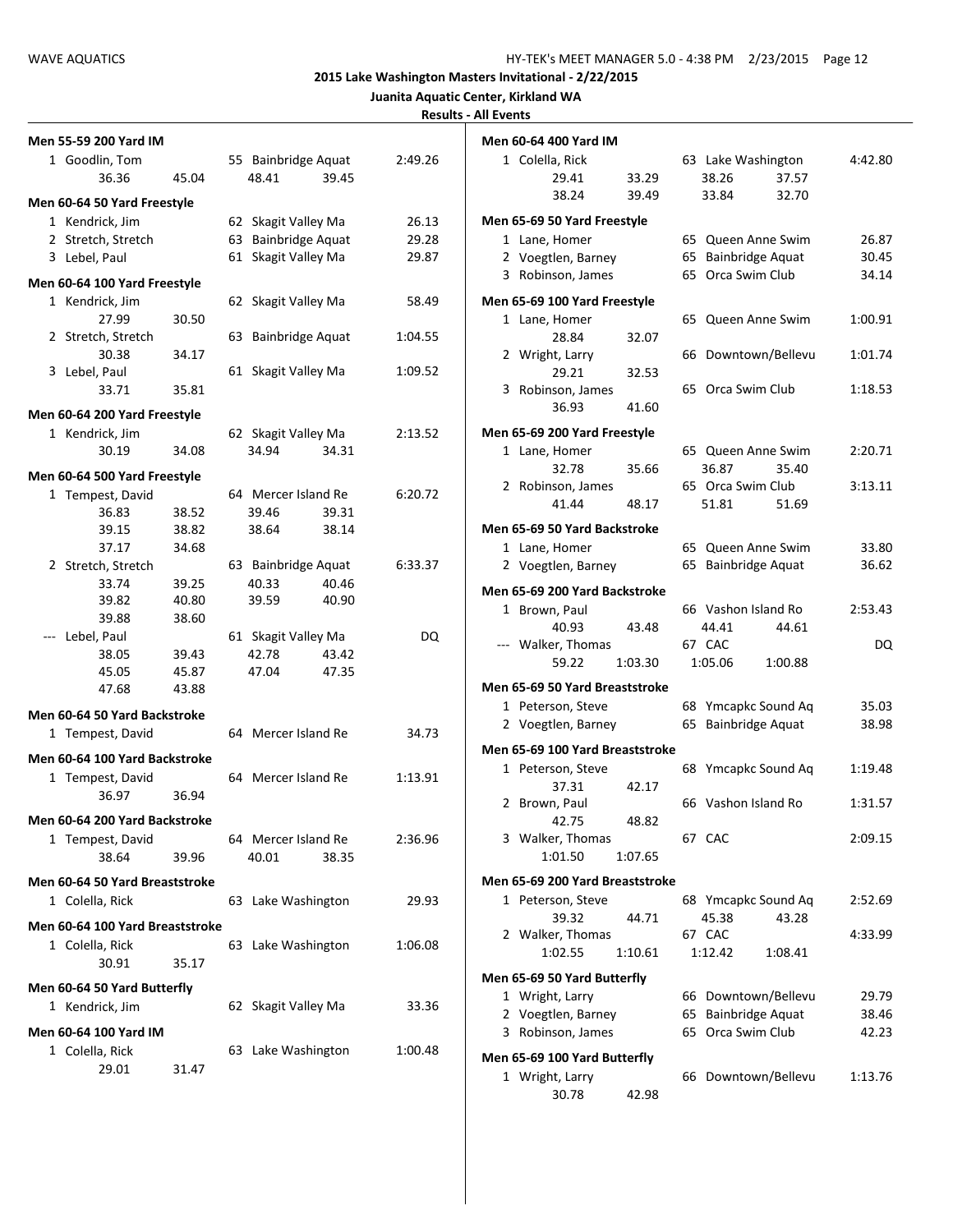|  | Juanita Aquatic Center, Kirkland WA |  |
|--|-------------------------------------|--|
|  |                                     |  |

| Men 65-69 100 Yard IM          |         |                        |         |
|--------------------------------|---------|------------------------|---------|
| 1 Wright, Larry                |         | 66 Downtown/Bellevu    | 1:10.72 |
| 32.78<br>2 Voegtlen, Barney    | 37.94   | Bainbridge Aquat<br>65 | 1:21.08 |
| 37.13                          | 43.95   |                        |         |
| 3 Robinson, James              |         | Orca Swim Club<br>65   | 1:36.55 |
| 43.63                          | 52.92   |                        |         |
| 4 Walker, Thomas               |         | 67 CAC                 | 2:01.42 |
| 1:01.70                        | 59.72   |                        |         |
| Men 65-69 200 Yard IM          |         |                        |         |
| 1 Peterson, Steve              |         | 68 Ymcapkc Sound Aq    | 2:46.61 |
| 37.87                          | 44.25   | 44.61<br>39.88         |         |
| 2 Brown, Paul                  |         | 66 Vashon Island Ro    | 2:58.62 |
| 39.27                          | 45.35   | 51.42<br>42.58         |         |
| Men 65-69 400 Yard IM          |         |                        |         |
| 1 Walker, Thomas               |         | 67 CAC                 | 9:24.83 |
| 1:15.45                        | 1:30.59 |                        |         |
| 1:14.80                        | 1:14.17 | 1:00.72<br>55.05       |         |
| Men 70-74 50 Yard Freestyle    |         |                        |         |
| 1 Justice, Timothy             |         | 72 Skagit Valley Ma    | 33.98   |
| 2 Campen, Gary                 |         | 70 Port Townsend Ma    | 36.35   |
| 3 Davis, Bob                   |         | 73 Washington Athle    | 38.61   |
| 4 McKinlay, Michael            |         | 71 Downtown/Bellevu    | 1:21.96 |
| Men 70-74 100 Yard Freestyle   |         |                        |         |
| 1 Justice, Timothy             |         | 72 Skagit Valley Ma    | 1:16.27 |
| 35.03                          | 41.24   |                        |         |
| 2 Campen, Gary                 |         | 70 Port Townsend Ma    | 1:24.99 |
| 39.19                          | 45.80   |                        |         |
| 3 Davis, Bob                   |         | 73 Washington Athle    | 1:26.75 |
| 39.74                          | 47.01   |                        |         |
| Men 70-74 200 Yard Freestyle   |         |                        |         |
| 1 Justice, Timothy             |         | 72 Skagit Valley Ma    | 3:11.93 |
| 41.29                          | 47.30   | 51.16<br>52.18         |         |
| Men 70-74 500 Yard Freestyle   |         |                        |         |
| 1 Justice, Timothy             |         | 72 Skagit Valley Ma    | 8:32.81 |
| 42.01                          |         |                        |         |
|                                | 53.93   | 54.96<br>52.30         |         |
| 51.70                          | 47.56   |                        |         |
| Men 70-74 50 Yard Backstroke   |         |                        |         |
| 1 Campen, Gary                 |         | 70 Port Townsend Ma    | 43.26   |
| 2 McKinlay, Michael            |         | 71 Downtown/Bellevu    | 1:29.35 |
|                                |         |                        |         |
| Men 70-74 100 Yard Backstroke  |         |                        |         |
| 1 Campen, Gary                 |         | 70 Port Townsend Ma    | 1:41.27 |
| 48.96                          | 52.31   |                        |         |
| Men 75-79 200 Yard Backstroke  |         |                        |         |
| 1 Peterson, Dick               |         | 77 Bellingham Maste    | 3:16.30 |
| 47.80                          | 51.14   | 50.54<br>46.82         |         |
| Men 75-79 50 Yard Breaststroke |         |                        |         |
| 1 Truong, Dominique            |         | 76 UNA                 | 45.20   |
|                                |         |                        |         |

| Men 75-79 100 Yard Breaststroke                      |                    |                              |                                                  |          |
|------------------------------------------------------|--------------------|------------------------------|--------------------------------------------------|----------|
| 1 Peterson, Dick<br>44.25                            | 49.26              | 77 Bellingham Maste          |                                                  | 1:33.51  |
| Men 75-79 200 Yard Breaststroke                      |                    |                              |                                                  |          |
| 1 Peterson, Dick<br>45.11                            | 50.41              | 77 Bellingham Maste<br>51.49 | 51.01                                            | 3:18.02  |
| Men 75-79 200 Yard IM                                |                    |                              |                                                  |          |
| 1 Peterson, Dick<br>48.40                            |                    | 77 Bellingham Maste          | 45.31                                            | 3:17.64  |
| Men 75-79 400 Yard IM                                |                    |                              |                                                  |          |
| 1 Peterson, Dick                                     |                    | 77 Bellingham Maste          |                                                  | 7:02.73  |
| 50.18                                                | 1:02.07            | 57.14                        | 52.02                                            |          |
| 51.88                                                | 51.45              | 49.55                        | 48.44                                            |          |
| Men 80-84 50 Yard Freestyle                          |                    |                              |                                                  |          |
| 1 Ellingson, Don                                     |                    | 82 Puget Sound Mast          |                                                  | 1:03.35  |
|                                                      |                    |                              |                                                  |          |
| Men 80-84 50 Yard Backstroke                         |                    |                              |                                                  |          |
| 1 Ellingson, Don                                     |                    | 82 Puget Sound Mast          |                                                  | 1:23.94  |
| Men 80-84 100 Yard Backstroke                        |                    |                              |                                                  |          |
| 1 Ellingson, Don                                     |                    | 82 Puget Sound Mast          |                                                  | 3:03.31  |
| Men 80-84 200 Yard Backstroke                        |                    |                              |                                                  |          |
| --- Ellingson, Don                                   |                    | 82 Puget Sound Mast          |                                                  | DQ       |
| 1:35.33                                              | 5:09.44            |                              |                                                  |          |
| Men 80-84 50 Yard Breaststroke                       |                    |                              |                                                  |          |
| 1 Rehfeldt, Don                                      |                    | 80 UNA                       |                                                  | 56.53    |
| Men 80-84 100 Yard Breaststroke                      |                    |                              |                                                  |          |
| 1 Rehfeldt, Don                                      |                    | 80 UNA                       |                                                  | 2:10.22  |
| 1:00.62                                              | 1:09.60            |                              |                                                  |          |
|                                                      |                    |                              |                                                  |          |
| Men 80-84 200 Yard Breaststroke                      |                    |                              |                                                  |          |
| 1 Rehfeldt, Don<br>1:03.08                           |                    | 80 UNA                       |                                                  | 4:48.52  |
|                                                      | 1:11.96            | 1:17.62                      | 1:15.86                                          |          |
| Women 18+200 Yard Freestyle Relay                    |                    |                              |                                                  |          |
| 1 Western Washingt                                   |                    | А                            |                                                  | 1:56.53  |
| 1) Barnick, Angela W20                               |                    |                              | 2) McKiernan, Alex W21                           |          |
| 3) Monsen, Allie W19                                 |                    |                              | 4) Prange, Cara W20                              |          |
| 28.53                                                | 29.33              | 29.94                        | 28.73                                            |          |
| 2 Lake Washington                                    |                    | В                            |                                                  | 2:00.92  |
| 1) Rhodes, Mollyanne W18<br>3) Helgason, Chelsea W28 |                    |                              | 2) McHenry, Valerie W35<br>4) Dinkel, Paloma W26 |          |
| 40.44                                                | 28.30              | 26.36                        | 25.82                                            |          |
|                                                      |                    |                              |                                                  |          |
| Women 18+800 Yard Freestyle Relay                    |                    |                              |                                                  |          |
| 1 Central Washingt                                   |                    | А                            |                                                  | 12:15.17 |
| 1) Tikka-Dills-Lovasz, Sarah                         |                    |                              | 2) Gonser, Becca W19                             |          |
| 3) Moerdyk, Kristen W21                              |                    | 4) Dugan, Kylie W19          |                                                  |          |
| 38.51                                                | 1:25.43            | 2:14.39                      | 3:01.17                                          |          |
| 39.60<br>43.25                                       | 1:26.26<br>1:33.16 | 2:15.86<br>2:23.36           |                                                  |          |
|                                                      |                    |                              | 3:13.36                                          |          |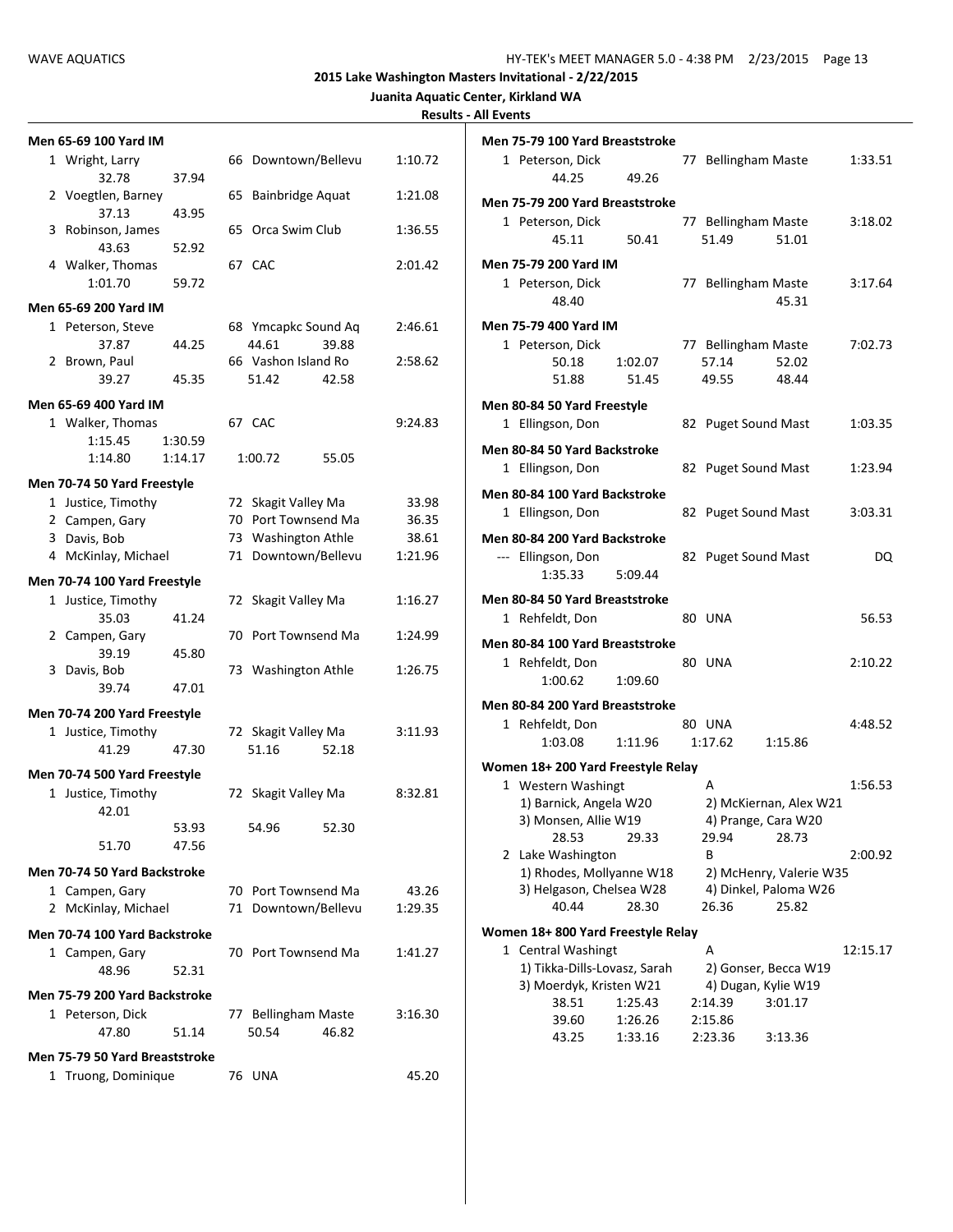|                                    |         |         |                              | Juanita Aquatic Center, Kirkland WA | <b>Results - All Events</b> |                                      |
|------------------------------------|---------|---------|------------------------------|-------------------------------------|-----------------------------|--------------------------------------|
| Women 18+200 Yard Medley Relay     |         |         |                              |                                     |                             | Men 18+ 200 Yard I                   |
| 1 Western Washingt                 |         | A       |                              | 2:24.04                             |                             | 1 Sequim Aqua                        |
| 1) Monsen, Meg W21                 |         |         | 2) McKiernan, Alex W21       |                                     |                             | 1) Koehler, A                        |
| 3) Baber, Caroline W18             |         |         | 4) Monsen, Emily W19         |                                     |                             | 3) Forcinel, T                       |
| 39.91                              | 37.55   | 36.31   | 30.27                        |                                     |                             | 28.21                                |
| Women 25+800 Yard Freestyle Relay  |         |         |                              |                                     |                             | 2 Western Was                        |
| 1 Lake Washington                  |         | A       |                              | 8:59.72                             |                             | 1) Propersi, J                       |
| 1) Doherty, Lianna W40             |         |         | 2) McHenry, Valerie W35      |                                     |                             | 3) Kelly, Nich                       |
| 3) Moorhead, Amy W43               |         |         | 4) Dinkel, Paloma W26        |                                     |                             | 31.49                                |
| 29.43                              | 1:02.68 | 1:36.92 | 2:10.89                      |                                     |                             | Men 25+ 200 Yard I                   |
| 32.46                              | 1:08.51 | 1:47.26 | 2:26.86                      |                                     |                             | 1 Lake Washing                       |
| 29.13                              | 1:01.36 | 1:35.57 | 2:09.53                      |                                     |                             | 1) Liedtke, M                        |
| 28.13                              | 1:01.06 | 1:36.57 | 2:12.44                      |                                     |                             | 3) Gray, Trev                        |
| Women 35+ 200 Yard Freestyle Relay |         |         |                              |                                     |                             | 25.12<br>2 Mukilteo YM               |
| 1 Lake Washington                  |         | A       |                              | 1:47.83                             |                             | 1) Kanev, Teo                        |
| 1) Crouch, Kim W53                 |         |         | 2) Doherty, Lianna W40       |                                     |                             | 3) Henriksen,                        |
| 3) Davis, Charlotte W64            |         |         | 4) Moorhead, Amy W43         |                                     |                             | 25.12                                |
| 26.54                              | 28.02   | 27.94   | 25.33                        |                                     |                             | 3 Downtown/B                         |
| 2 Lake Washington                  |         | C       |                              | 2:11.87                             |                             | 1) Heaton, Je                        |
| 1) Underbrink, Mary W55            |         |         | 2) Clarke, Heather W43       |                                     |                             | 3) Martinez, I                       |
| 3) Enright, Jill W51               |         |         | 4) Olsen, Kris W50           |                                     |                             | 24.81                                |
| 36.83                              | 32.69   | 32.24   | 30.11                        |                                     |                             | 4 SAM                                |
| Women 55+ 800 Yard Freestyle Relay |         |         |                              |                                     |                             | 1) Larson, Da                        |
| 1 Lake Washington                  |         | B       |                              | 10:34.20                            |                             | 3) Weed, Kev                         |
| 1) Underbrink, Mary W55            |         |         | 2) Chapman, Linda W58        |                                     |                             | 26.58                                |
| 3) Moore, Sheila W55               |         |         | 4) Davis, Charlotte W64      |                                     |                             | 5 Husky Master                       |
| 39.19                              | 1:24.26 | 2:13.05 | 3:00.03                      |                                     |                             | 1) O'Hern, Da                        |
| 36.44                              | 1:16.76 | 1:57.66 | 2:38.47                      |                                     |                             | 3) Tegeder, Jo                       |
| 37.22                              | 1:17.10 | 1:57.33 | 2:36.08                      |                                     |                             | 26.52                                |
| 17.75                              | 33.10   | 1:09.14 | 2:19.62                      |                                     |                             | 6 Lake Washing                       |
| Men 18+200 Yard Freestyle Relay    |         |         |                              |                                     |                             | 1) Schneider,                        |
|                                    |         |         |                              |                                     |                             | 3) Miller, Aar                       |
| 1 Washington Athle                 |         | A       |                              | 1:38.18                             |                             | 29.20                                |
| 1) Williamson, Eric M24            |         |         | 2) Newell, Mick M26          |                                     |                             | Men 25+ 800 Yard I                   |
| 3) Vaughan, Brandon M27            |         | 24.11   | 4) Pfaff, Chris M27<br>24.27 |                                     |                             | 1 Lake Washing                       |
| 24.02<br>2 Sequim Aquatic R        | 25.78   | А       |                              | 1:43.17                             |                             | 1) Colella, Rio                      |
| 1) Koehler, Avery M18              |         |         | 2) Ridle, Jason M40          |                                     |                             | 3) Chapman,                          |
| 3) Forcinel, Tony M44              |         |         | 4) Keller, John M58          |                                     |                             | 27.41                                |
| 24.55                              | 23.97   | 27.31   | 27.34                        |                                     |                             | 25.72                                |
| 3 Western Washingt                 |         | А       |                              | 1:44.83                             |                             | 18.88                                |
| 1) Propersi, Jeffrey M19           |         |         | 2) Clark, Austin M19         |                                     |                             | 25.13                                |
| 3) Kelly, Nicholas M18             |         |         | 4) Wrigley, Jonathan M18     |                                     |                             |                                      |
| 25.83                              | 30.35   | 24.50   | 24.15                        |                                     |                             | Men 25+ 200 Yard I<br>1 Lake Washing |
| Men 18+800 Yard Freestyle Relay    |         |         |                              |                                     |                             | 1) Ceara, Raf                        |
| 1 Washington Athle                 |         | A       |                              | 8:40.58                             |                             | 3) Liedtke, M                        |
| 1) Williamson, Eric M24            |         |         | 2) Newell, Mick M26          |                                     |                             | 32.17                                |
| 3) Vaughan, Brandon M27            |         |         | 4) Pfaff, Chris M27          |                                     |                             | 2 Washington /                       |
| 27.85                              | 59.49   | 1:33.51 | 2:08.35                      |                                     |                             | 1) Johnson, B                        |
| 31.01                              | 1:42.44 | 2:18.06 | 2:45.55                      |                                     |                             | 3) Vaughan, I                        |
|                                    |         |         |                              |                                     |                             | 33.57                                |

| II Events |           |                                  |       |            |                              |         |
|-----------|-----------|----------------------------------|-------|------------|------------------------------|---------|
|           |           | Men 18+ 200 Yard Medley Relay    |       |            |                              |         |
|           |           | 1 Sequim Aquatic R               |       | A          |                              | 1:57.21 |
|           |           | 1) Koehler, Avery M18            |       |            | 2) Ridle, Jason M40          |         |
|           |           | 3) Forcinel, Tony M44            |       |            | 4) Keller, John M58          |         |
|           |           | 28.21                            | 31.40 | 29.80      | 27.80                        |         |
|           |           | 2 Western Washingt               |       | A          |                              | 1:58.96 |
|           |           | 1) Propersi, Jeffrey M19         |       |            | 2) Reid, Jordan M22          |         |
|           |           | 3) Kelly, Nicholas M18           |       |            | 4) Clark, Austin M19         |         |
|           |           | 31.49                            | 29.75 | 35.53      | 22.19                        |         |
|           |           | Men 25+ 200 Yard Freestyle Relay |       |            |                              |         |
|           |           | 1 Lake Washington                |       | A          |                              | 1:32.94 |
|           |           | 1) Liedtke, Matthew M25          |       |            | 2) Chapman, Chris M27        |         |
|           |           | 3) Gray, Trever M39              |       |            | 4) Conroy, Chris M29         |         |
|           |           | 25.12                            | 21.82 | 22.73      | 23.27                        |         |
|           |           | 2 Mukilteo YMCA                  |       | A          |                              | 1:39.41 |
|           |           | 1) Kanev, Teodor M32             |       |            | 2) Dodds, Joel M52           |         |
|           |           | 3) Henriksen, Martin M40         |       |            | 4) McCarty, David M50        |         |
|           |           | 25.12                            | 24.70 | 24.07      | 25.52                        |         |
|           | 3         | Downtown/Bellevu                 |       | А          |                              | 1:40.01 |
|           |           | 1) Heaton, Jesse M30             |       |            | 2) Tanimoto, Christopher M28 |         |
|           |           |                                  |       |            |                              |         |
|           |           | 3) Martinez, Hector M29<br>24.81 | 25.24 |            | 4) Cox, Adam M37             |         |
|           |           | 4 SAM                            |       | 26.25<br>А | 23.71                        | 1:43.61 |
|           |           |                                  |       |            |                              |         |
|           |           | 1) Larson, Dan M48               |       |            | 2) Speer, Jasen M33          |         |
|           |           | 3) Weed, Kevin M52               |       |            | 4) Belleza, Ron M40          |         |
|           |           | 26.58                            | 26.43 | 26.06      | 24.54                        |         |
|           |           | 5 Husky Masters                  |       | A          |                              | 1:45.12 |
|           |           | 1) O'Hern, Dave M31              |       |            | 2) Phillips, Alex M27        |         |
|           |           | 3) Tegeder, Joe M40              |       |            | 4) Dascomb, Joey M25         |         |
|           |           | 26.52                            | 28.63 | 26.99      | 22.98                        |         |
|           | 6         | Lake Washington                  |       | D          |                              | 1:52.25 |
|           |           | 1) Schneider, Andy M38           |       |            | 2) Gayler, Scott M43         |         |
|           |           | 3) Miller, Aaron M31             |       |            | 4) Ceara, Rafael M34         |         |
|           |           | 29.20                            | 29.33 | 26.97      | 26.75                        |         |
|           |           | Men 25+ 800 Yard Freestyle Relay |       |            |                              |         |
|           |           | 1 Lake Washington                |       | C          |                              | 7:39.36 |
|           |           | 1) Colella, Rick M63             |       |            | 2) Conroy, Chris M29         |         |
|           |           | 3) Chapman, Chris M27            |       |            | 4) Gray, Trever M39          |         |
|           |           | 27.41                            | 56.95 | 1:26.80    | 1:56.28                      |         |
|           |           | 25.72                            | 54.67 | 1:24.40    | 1:54.69                      |         |
|           |           | 18.88                            | 55.22 | 1:25.52    | 1:55.43                      |         |
|           |           | 25.13                            | 53.67 | 1:23.20    | 1:52.96                      |         |
|           |           | Men 25+ 200 Yard Medley Relay    |       |            |                              |         |
|           | $1 \quad$ | Lake Washington                  |       | А          |                              | 2:00.32 |
|           |           |                                  |       |            |                              |         |
|           |           | 1) Ceara, Rafael M34             |       |            | 2) Miller, Aaron M31         |         |
|           |           | 3) Liedtke, Matthew M25          | 34.24 | 26.21      | 4) Scott, Michael M28        |         |
|           |           | 32.17                            |       |            | 27.70                        |         |
|           | 2         | Washington Athle                 |       | A          |                              | 2:02.64 |
|           |           | 1) Johnson, Baird M52            |       |            | 2) Newell, Mick M26          |         |
|           |           | 3) Vaughan, Brandon M27          |       |            | 4) Pfaff, Chris M27          |         |
|           |           | 33.57                            | 35.42 | 27.17      | 26.48                        |         |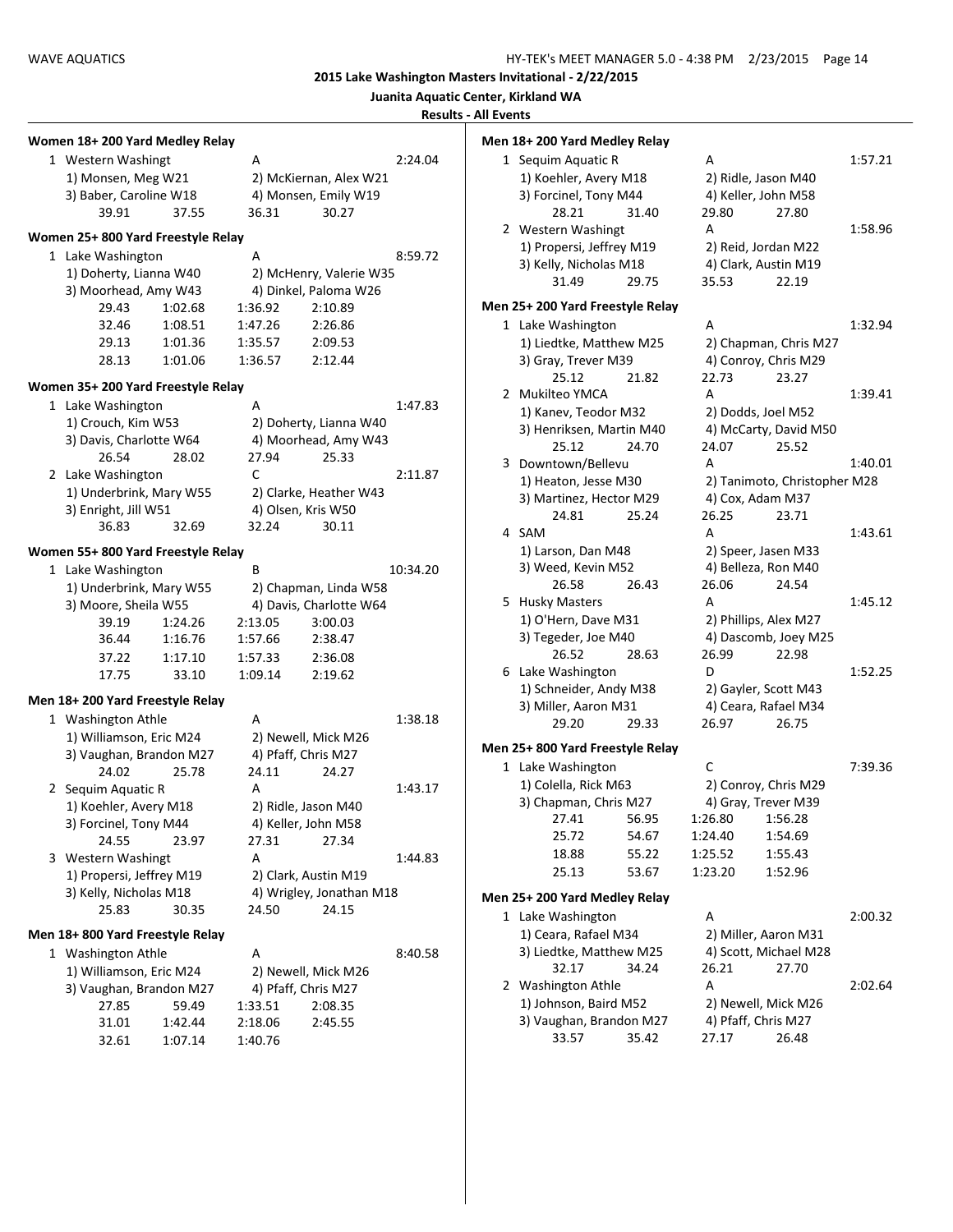**Juanita Aquatic Center, Kirkland WA**

**Results - All Events**

| Men 35+200 Yard Medley Relay      |         |                  |                          |          | Mixed 18+200 Yard Medley Relay     |         |            |                           |         |
|-----------------------------------|---------|------------------|--------------------------|----------|------------------------------------|---------|------------|---------------------------|---------|
| 1 Lake Washington                 |         | B                |                          | 2:12.38  | 1 Western Washingt                 |         | Α          |                           | 2:00.33 |
| 1) Smith, Bryan M47               |         |                  | 2) Derango, Philip M49   |          | 1) Kelly, Nicholas M18             |         |            | 2) McKiernan, Alex W21    |         |
| 3) Gayler, Scott M43              |         |                  | 4) Schneider, Andy M38   |          | 3) Reid, Jordan M22                |         |            | 4) Barnick, Angela W20    |         |
| 30.82                             | 36.64   | 36.00            | 28.92                    |          | 29.30                              | 37.15   | 25.29      | 28.59                     |         |
| Men 45+200 Yard Freestyle Relay   |         |                  |                          |          | 2 Western Washingt                 |         | B          |                           | 2:21.06 |
|                                   |         | B                |                          |          | 1) Clark, Austin M19               |         |            | 2) Baber, Caroline W18    |         |
| 1 Lake Washington                 |         |                  |                          | 1:39.82  | 3) Wrigley, Jonathan M18           |         |            | 4) Monsen, Emily W19      |         |
| 1) Phillips, Dan M51              |         |                  | 2) Porter, Michael M48   |          | 41.28                              | 42.73   | 27.50      | 29.55                     |         |
| 3) Smith, Bryan M47               |         |                  | 4) Hanson, Max M47       |          | Mixed 25+ 200 Yard Freestyle Relay |         |            |                           |         |
| 24.31                             | 25.13   | 25.33            | 25.05                    |          |                                    |         |            |                           |         |
| 2 Lake Washington                 |         | C                |                          | 1:46.93  | 1 Lake Washington                  |         | Α          |                           | 1:36.95 |
| 1) Derango, Philip M49            |         |                  | 2) Colella, Rick M63     |          | 1) Moorhead, Amy W43               |         |            | 2) Gray, Trever M39       |         |
| 3) Praeger, Wade M52              |         |                  | 4) Martin, Rob M49       |          | 3) Dinkel, Paloma W26              |         |            | 4) Chapman, Chris M27     |         |
| 28.56                             | 25.45   | 26.29            | 26.63                    |          | 25.56                              | 23.81   | 25.51<br>B | 22.07                     |         |
| 3 Skagit Valley Ma                |         | A                |                          | 2:03.88  | 2 Lake Washington                  |         |            |                           | 1:46.30 |
| 1) Yarrow, Mike M53               |         |                  | 2) Justice, Timothy M72  |          | 1) Helgason, Chelsea W28           |         |            | 2) Smith, Bryan M47       |         |
| 3) Lebel, Paul M61                |         |                  | 4) Kendrick, Jim M62     |          | 3) McHenry, Valerie W35            |         |            | 4) Liedtke, Matthew M25   |         |
| 31.37                             | 34.37   | 30.93            | 27.21                    |          | 26.31                              | 25.29   | 28.61      | 26.09                     |         |
| Men 45+800 Yard Freestyle Relay   |         |                  |                          |          | Mixed 25+800 Yard Freestyle Relay  |         |            |                           |         |
| 1 Lake Washington                 |         | D                |                          | 8:24.08  | 1 Husky Masters                    |         | А          |                           | 9:09.68 |
| 1) Hanson, Max M47                |         |                  | 2) Praeger, Wade M52     |          | 1) Kassabaum, Victoria W25         |         |            | 2) Phillips, Alex M27     |         |
| 3) Martin, Rob M49                |         |                  | 4) Phillips, Dan M51     |          | 3) Braggin, Jacquelyn W28          |         |            | 4) O'Hern, Dave M31       |         |
| 27.62                             | 57.97   | 1:29.76          | 2:01.85                  |          | 29.64                              | 1:02.98 | 1:37.50    | 2:12.48                   |         |
| 28.74                             | 1:01.14 | 1:34.31          | 2:06.89                  |          | 32.75                              | 1:10.46 | 1:49.40    | 2:26.10                   |         |
| 30.52                             | 1:05.22 | 1:41.28          | 2:17.03                  |          | 33.04                              | 1:08.30 | 1:43.55    | 2:17.80                   |         |
| 27.74                             | 57.33   | 1:28.25          | 1:58.31                  |          | 30.32                              | 1:04.52 | 1:39.90    | 2:13.30                   |         |
| 2 Skagit Valley Ma                |         | А                |                          | 10:16.42 |                                    |         |            |                           |         |
| 1) Yarrow, Mike M53               |         |                  | 2) Lebel, Paul M61       |          | Mixed 25+200 Yard Medley Relay     |         |            |                           |         |
| 3) Ness, Kerry M45                |         |                  | 4) Kendrick, Jim M62     |          | 1 Lake Washington                  |         | B          |                           | 1:47.77 |
| 35.61                             | 1:15.28 | 1:56.10          | 2:37.45                  |          | 1) Helgason, Chelsea W28           |         |            | 2) Conroy, Chris M29      |         |
| 37.48                             | 1:17.99 | 2:01.71          | 2:44.79                  |          | 3) Chapman, Chris M27              |         |            | 4) Dinkel, Paloma W26     |         |
| 35.39                             | 1:15.10 | 1:56.43          | 2:37.56                  |          | 29.58                              | 29.81   | 23.07      | 25.31                     |         |
| 31.62                             | 1:06.37 | 1:41.56          | 2:16.62                  |          | 2 SAM                              |         | A          |                           | 1:58.48 |
|                                   |         |                  |                          |          | 1) Klovdahl, Jenny W30             |         |            | 2) Armstrong, Mary W47    |         |
| Mixed 18+200 Yard Freestyle Relay |         |                  |                          |          | 3) Belleza, Ron M40                |         |            | 4) Larson, Dan M48        |         |
| 1 Western Washingt                |         | Α                |                          | 1:50.08  | 30.98                              | 33.61   | 26.98      | 26.91                     |         |
| 1) Reid, Jordan M22               |         |                  | 2) Monsen, Allie W19     |          | 3 Downtown/Bellevu                 |         | Α          |                           | 2:01.51 |
| 3) Prange, Cara W20               |         |                  | 4) Wrigley, Jonathan M18 |          | 1) Gilmore, Anna W28               |         |            | 2) Winter, Doug M45       |         |
| 25.78                             | 31.33   | 28.69            | 24.28                    |          | 3) Wright, Larry M66               |         |            | 4) Johansson, Hanna W48   |         |
| 2 Western Washingt                |         | B                |                          | 1:59.06  | 32.02                              | 31.43   | 29.33      | 28.73                     |         |
| 1) Propersi, Jeffrey M19          |         |                  | 2) Monsen, Meg W21       |          | 4 Puget Sound Mast                 |         | Α          |                           | 2:03.79 |
| 3) Monsen, Emily W19              |         |                  | 4) Clark, Austin M19     |          | 1) Kaperak, William M30            |         |            | 2) Kleint, Nancy W27      |         |
| 26.34                             | 32.19   | 30.86            | 29.67                    |          | 3) Contreras Sandoval, Isaac       |         |            | 4) Woare, Elisabeth W42   |         |
| 3 Lake Washington                 |         | F.               |                          | 2:08.46  | 31.36                              | 33.41   | 33.33      | 25.69                     |         |
| 1) Rhodes, Mollyanne W18          |         |                  | 2) Scott, Michael M28    |          | 5 Husky Masters                    |         | Α          |                           | 2:06.63 |
| 3) Olsen, Kris W50                |         |                  | 4) Schneider, Andy M38   |          | 1) Kassabaum, Victoria W25         |         |            | 2) Braggin, Jacquelyn W28 |         |
| 41.64                             | 27.26   | 30.95            | 28.61                    |          | 3) Phillips, Alex M27              |         |            | 4) Dascomb, Joey M25      |         |
| Mixed 18+800 Yard Freestyle Relay |         |                  |                          |          | 32.96                              | 38.16   | 31.27      | 24.24                     |         |
|                                   |         |                  |                          | 8:52.88  | Mixed 35+ 200 Yard Freestyle Relay |         |            |                           |         |
| 1 Western Washingt                |         | Α                |                          |          | 1 Sequim Aquatic R                 |         | Α          |                           | 1:56.97 |
| 1) Wrigley, Jonathan M18          |         |                  | 2) Barnick, Angela W20   |          | 1) Ridle, Jason M40                |         |            | 2) Forcinel, Tony M44     |         |
| 3) Kelly, Nicholas M18<br>27.92   |         |                  | 4) Prange, Cara W20      |          | 3) Shugart, Theresa W47            |         |            | 4) Cortani, Andrea W43    |         |
|                                   | 1:00.18 | 1:34.37          | 2:08.26                  |          |                                    |         | 42.61      |                           |         |
|                                   |         |                  |                          |          |                                    |         |            |                           |         |
| 31.72                             | 1:07.34 | 1:44.63          | 2:20.92                  |          | 26.00                              | 16.71   |            | 31.65                     |         |
| 17.26<br>30.19                    | 1:05.17 | 58.62<br>1:41.11 | 2:07.08<br>2:16.62       |          |                                    |         |            |                           |         |